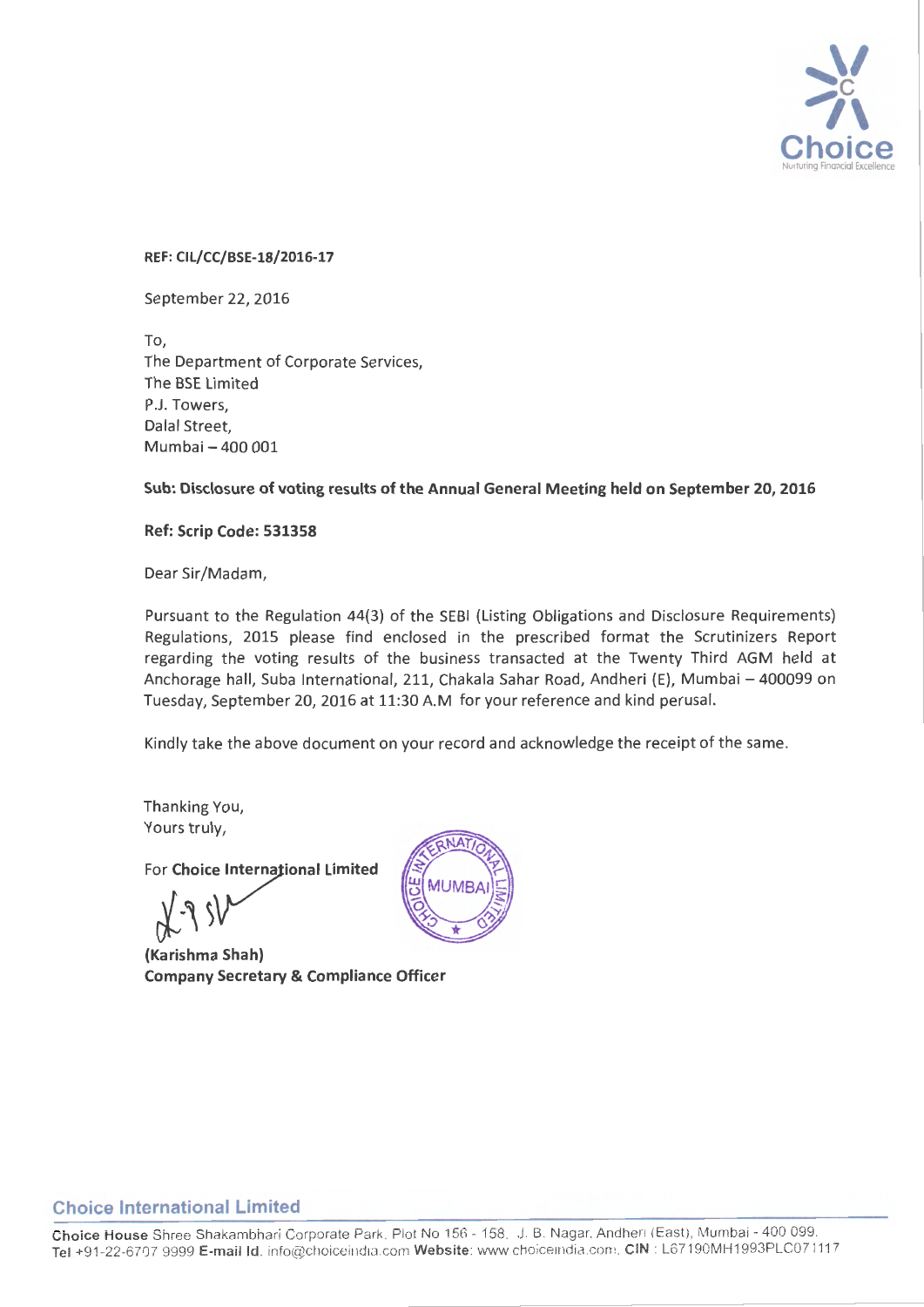### Disclosure as per Regulation 44(3) of SEBI (Listing Obligations and Disclosure Requirements) Regulations, 2015

| Date of AGM                                                                                                        | September 20,2016     |
|--------------------------------------------------------------------------------------------------------------------|-----------------------|
| Total number of shareholders on record date                                                                        | 2230                  |
| No. of shareholders present in the meeting<br>either in person or through proxy:                                   | 93                    |
| <b>Promoters and Promoter Group:</b>                                                                               | 0                     |
| Public:                                                                                                            | 93                    |
| No. of Shareholders attended the meeting<br>through Video Conferencing:<br>Promoters and Promoter Group:<br>Public | <b>Not Applicable</b> |
| <b>RESOLUTION - 1</b>                                                                                              |                       |

|                     | Resolution required: (Ordinary/ Special) |          | <b>Ordinary Resolution</b>            |                       |               |                |                     |                     |
|---------------------|------------------------------------------|----------|---------------------------------------|-----------------------|---------------|----------------|---------------------|---------------------|
|                     | Whether promoter/ promoter group are     |          | No                                    |                       |               |                |                     |                     |
|                     | interested in the agenda/ resolution?    |          |                                       |                       |               |                |                     |                     |
| Category            | Mode of                                  |          | No. of shares held No of votes polled | % of Votes Polled on  | No. of Votes- | No. of Votes - | % of Votes in       | % of Votes against  |
|                     | Voting                                   |          |                                       | outstanding shares    | in favour     | <b>Against</b> | favour on votes     | on votes polled     |
|                     |                                          |          |                                       |                       |               |                | polled              |                     |
|                     |                                          |          | $\overline{2}$                        | $(3)=[(2)/(1)]^* 100$ | 4             | 5              | $(6)=[(4)/(2)]*100$ | $(7)=[(5)/(2)]*100$ |
| Promoter and        | E-voting                                 | 4686527  | 4486527                               | 95.73                 | 4486527       |                | 100.000             | 0.000               |
| Promoter            | Poll                                     |          |                                       | 0.00                  |               |                | 0.000               | 0.000               |
| group               | Total                                    | 4686527  | 4486527                               | 95.73                 | 4486527       |                | 100.000             | 0.000               |
| Public              | E-voting                                 | 0.00     |                                       | 0.00                  |               |                | 0.000               | 0.000               |
| <b>Institutions</b> | Poli                                     |          |                                       | 0.00                  |               |                | 0.000               | 0.000               |
|                     | Total                                    |          | 0                                     | 0.00                  | ſ             |                | 0.000               | 0.000               |
| Public Non-         | E-voting                                 | 5318273  | 2070                                  | 0.04                  | 2070          |                | 100.000             | 0.000               |
| lInstitutions       | Poll                                     |          | 1189                                  | 0.02                  | 1188          |                | 99.916              | 0.084               |
|                     | Total                                    | 5318273  | 3259                                  | 0.06                  | 3258          |                | 99.969              | 0.031               |
| Total               |                                          | 10004800 | 4489786                               | 44.88                 | 4489785       |                | 100.000             | 0.000               |

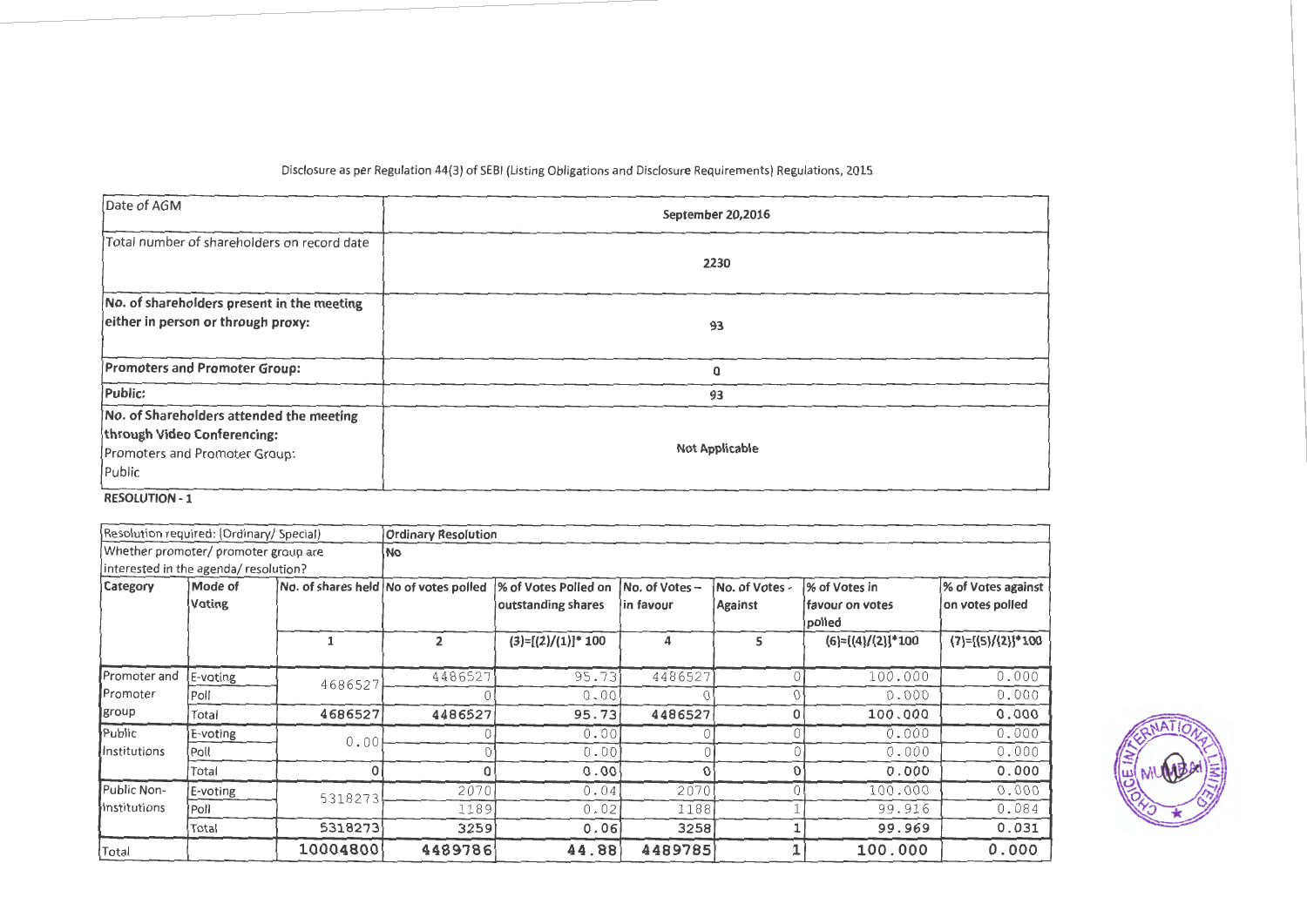|                     | Resolution required: (Ordinary/ Special) |                                       | <b>Ordinary Resolution</b> |                       |                |                |                           |                     |
|---------------------|------------------------------------------|---------------------------------------|----------------------------|-----------------------|----------------|----------------|---------------------------|---------------------|
|                     | Whether promoter/ promoter group are     |                                       | No.                        |                       |                |                |                           |                     |
|                     | interested in the agenda/ resolution?    |                                       |                            |                       |                |                |                           |                     |
| Category            | Mode of                                  | No. of shares held No of votes polled |                            | % of Votes Polled on  | No. of Votes - | No. of Votes - | % of Votes in             | % of Votes against  |
|                     | Voting                                   |                                       |                            | outstanding shares    | ∣in favour     | <b>Against</b> | favour on votes<br>polled | on votes polled     |
|                     |                                          | $\mathbf{1}$                          | $\overline{2}$             | $(3)=[(2)/(1)]$ * 100 | 4              | 5              | $(6)=[(4)/(2)]*100$       | $(7)=[(5)/(2)]*100$ |
| Promoter and        | E-voting                                 | 4686527                               | 4486527                    | 95.73                 | 4486527        | C              | 100.000                   | 0.000               |
| Promoter            | Poll                                     |                                       |                            | 0.00                  |                |                | 0.000                     | 0.000               |
| group               | Total                                    | 4686527                               | 4486527                    | 95.73                 | 4486527        | 0              | 100.000                   | 0.000               |
| Public              | E-voting                                 | 0.00                                  |                            | 0.00                  |                |                | 0.000                     | 0.000               |
| Institutions        | Poll                                     |                                       | Ω                          | 0.00                  |                |                | 0.000                     | 0.000               |
|                     | Total                                    | 0                                     | $\Omega$                   | 0.00                  | O              | O              | 0.000                     | 0.000               |
| Public Non-         | E-voting                                 | 5318273                               | 2070                       | 0.04                  | 2070           |                | 100.000                   | 0.000               |
| <b>Institutions</b> | Poll                                     |                                       | 1189                       | 0.02                  | 1188           |                | 99.916                    | 0.084               |
|                     | Total                                    | 5318273                               | 3259                       | 0.06                  | 3258           |                | 99.969                    | 0.031               |
| Total               |                                          | 10004800                              | 4489786                    | 44.88                 | 4489785        |                | 100.000                   | 0.000               |

|               | Resolution required: (Ordinary/ Special) |                                       | <b>Ordinary Resolution</b> |                       |               |                |                           |                     |
|---------------|------------------------------------------|---------------------------------------|----------------------------|-----------------------|---------------|----------------|---------------------------|---------------------|
|               | Whether promoter/ promoter group are     |                                       | No.                        |                       |               |                |                           |                     |
|               | interested in the agenda/ resolution?    |                                       |                            |                       |               |                |                           |                     |
| Category      | Mode of                                  | No. of shares held No of votes polled |                            | % of Votes Polled on  | No. of Votes- | No. of Votes - | % of Votes in             | % of Votes against  |
|               | Voting                                   |                                       |                            | outstanding shares    | in favour     | Against        | favour on votes<br>polled | on votes polled     |
|               |                                          |                                       | $\overline{2}$             | $(3)=[(2)/(1)]$ * 100 | 4             | ς              | $(6)=[(4)/(2)]*100$       | $(7)=[(5)/(2)]*100$ |
| Promoter and  | E-voting                                 | 4686527                               | 4486527                    | 95.73                 | 4486527       |                | 100.000                   | 0.000               |
| Promoter      | Poll                                     |                                       |                            | 0.00                  |               |                | 0.000                     | 0.000               |
| group         | Total                                    | 4686527                               | 4486527                    | 95.73                 | 4486527       |                | 100.000                   | 0.000               |
| Public        | E-voting                                 | 0.00                                  |                            | 0.00                  |               |                | 0.000                     | 0.000               |
| lInstitutions | Poll                                     |                                       |                            | 0.00                  |               |                | 0.000                     | 0.000               |
|               |                                          |                                       |                            |                       |               |                |                           |                     |
|               | Total                                    |                                       | O                          | 0.00                  | 0             | 0              | 0.000                     | 0.000               |

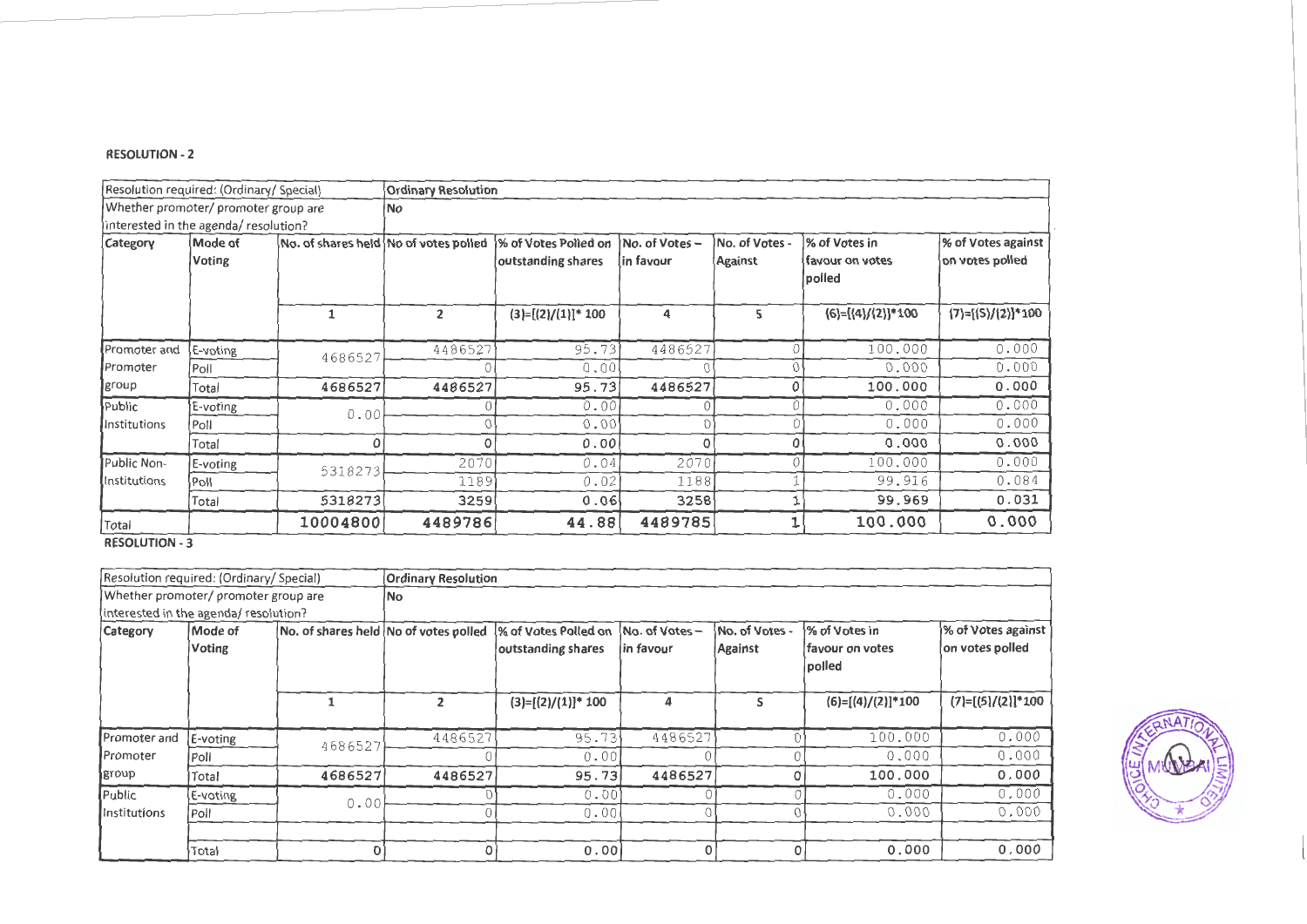| Public Non-         | E-voting | 531827~  | 2070    | . U4 ' | 2070    | 00.000  | J.OOF |
|---------------------|----------|----------|---------|--------|---------|---------|-------|
| <b>Institutions</b> | $P$ oll  |          | 189'    | ∩∩     | 188     | 99.916  | 7.084 |
|                     | Total    | 5318273  | 3259    | 0.06!  | 3258    | 99.969  | 0.031 |
| 'Total              |          | 10004800 | 4489786 | 44.88  | 4489785 | 100,000 | 0.000 |

| Resolution required: (Ordinary/ Special) |                                       |              | <b>Ordinary Resolution</b>            |                                            |                            |                           |                                             |                                       |
|------------------------------------------|---------------------------------------|--------------|---------------------------------------|--------------------------------------------|----------------------------|---------------------------|---------------------------------------------|---------------------------------------|
|                                          | Whether promoter/ promoter group are  |              | No.                                   |                                            |                            |                           |                                             |                                       |
|                                          | interested in the agenda/ resolution? |              |                                       |                                            |                            |                           |                                             |                                       |
| Category                                 | Mode of<br>Voting                     |              | No. of shares held No of votes polled | % of Votes Polled on<br>outstanding shares | No. of Votes-<br>in favour | No. of Votes -<br>Against | % of Votes in<br>lfavour on votes<br>polled | % of Votes against<br>on votes polled |
|                                          |                                       | $\mathbf{1}$ | $\overline{2}$                        | $(3)=[(2)/(1)]$ * 100                      | 4                          | 5                         | $(6)=[(4)/(2)]*100$                         | $(7)=[(5)/(2)]*100$                   |
| Promoter and                             | E-voting                              | 4686527      | 4486527                               | 95.73                                      | 4486527                    |                           | 100.000                                     | 0.000                                 |
| <b>Promoter</b>                          | Poll                                  |              |                                       | 0.00                                       |                            |                           | 0.000                                       | 0.000                                 |
| group                                    | Total                                 | 4686527      | 4486527                               | 95.73                                      | 4486527                    | 0                         | 100.000                                     | 0.000                                 |
| Public                                   | E-voting                              | 0.00         |                                       | 0.00                                       |                            |                           | 0.000                                       | 0.000                                 |
| Institutions                             | Poll                                  |              |                                       | 0.001                                      |                            |                           | 0.000                                       | 0.000                                 |
|                                          | Total                                 |              | 0                                     | 0.00                                       | Ω                          | 0                         | 0.000                                       | 0.000                                 |
| Public Non-                              | E-voting                              | 5318273      | 2070                                  | 0.04                                       | 2070                       |                           | 100.000                                     | 0.000                                 |
| Institutions                             | Poll                                  |              | 1189                                  | 0.02                                       | 1188                       |                           | 99.916                                      | 0.084                                 |
|                                          | Total                                 | 5318273      | 3259                                  | 0.06                                       | 3258                       |                           | 99.969                                      | 0.031                                 |
| Total                                    |                                       | 10004800     | 4489786                               | 44.88                                      | 4489785                    |                           | 100.000                                     | 0.000                                 |

|                 | (Resolution required: (Ordinary/ Special) |         | <b>Ordinary Resolution</b>            |                       |                |                |                         |                     |  |  |
|-----------------|-------------------------------------------|---------|---------------------------------------|-----------------------|----------------|----------------|-------------------------|---------------------|--|--|
|                 | Whether promoter/ promoter group are      |         | No.                                   |                       |                |                |                         |                     |  |  |
|                 | interested in the agenda/ resolution?     |         |                                       |                       |                |                |                         |                     |  |  |
| Category        | Mode of                                   |         | No. of shares held No of votes polled | % of Votes Polled on  | No. of Votes - | No. of Votes - | % of Votes in           | % of Votes against  |  |  |
|                 | Voting                                    |         |                                       | outstanding shares    | lin favour     | Against        | <b>Ifavour on votes</b> | on votes polled     |  |  |
|                 |                                           |         |                                       |                       |                |                | polled                  |                     |  |  |
|                 |                                           |         |                                       |                       |                |                |                         |                     |  |  |
|                 |                                           |         |                                       | $(3)=[(2)/(1)]$ * 100 |                |                | $(6)=[(4)/(2)]*100$     | $(7)=[(5)/(2)]*100$ |  |  |
|                 |                                           |         |                                       |                       |                |                |                         |                     |  |  |
| Promoter and    | E-voting                                  | 4686527 | 4486527                               | 95.73                 | 4486527        |                | 100.000                 | 0.000               |  |  |
| <b>Promoter</b> | Poll                                      |         |                                       | 0.00                  |                |                | 0.000                   | 0.000               |  |  |
| [group]         | Total                                     | 4686527 | 4486527                               | 95.73                 | 4486527        |                | 100.000                 | 0.000               |  |  |

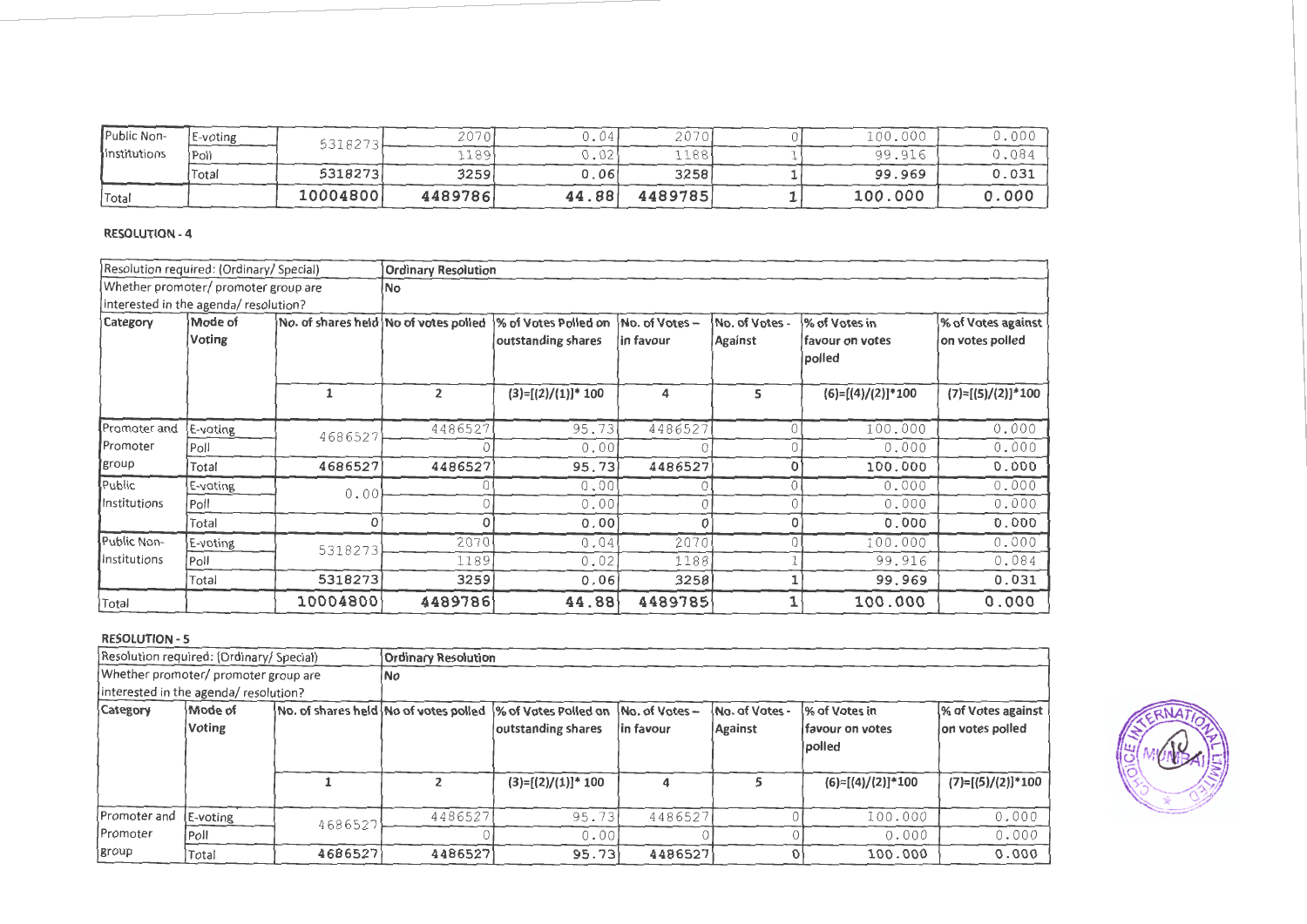| Public              | <b>E-voting</b> | 0.00     |         | 0.001 |         | 0.000   | 0.000 |
|---------------------|-----------------|----------|---------|-------|---------|---------|-------|
| <b>Institutions</b> | Poll            |          |         | 0.001 |         | 0.000   | 0.000 |
|                     | Total           |          |         | 0.001 |         | 0.000   | 0.000 |
| Public Non-         | E-voting        | 5318273  | 2070    | 0.04  | 2070    | 100.000 | 0.000 |
| <b>Institutions</b> | Poll            |          | 11891   | 0.02  | 1188,   | 99.916  | 0.084 |
|                     | Total           | 5318273  | 3259    | 0.061 | 3258    | 99.969  | 0.031 |
| 'Total              |                 | 10004800 | 4489786 | 44.88 | 4489785 | 100.000 | 0.000 |

|              | Resolution required: (Ordinary/ Special) |          | <b>Ordinary Resolution</b>            |                       |                |                |                     |                     |
|--------------|------------------------------------------|----------|---------------------------------------|-----------------------|----------------|----------------|---------------------|---------------------|
|              | Whether promoter/ promoter group are     |          | No                                    |                       |                |                |                     |                     |
|              | interested in the agenda/ resolution?    |          |                                       |                       |                |                |                     |                     |
| Category     | Mode of                                  |          | No. of shares held No of votes polled | % of Votes Polled on  | No. of Votes - | No. of Votes - | % of Votes in       | % of Votes against  |
|              | Voting                                   |          |                                       | outstanding shares    | in favour      | Against        | favour on votes     | on votes polled     |
|              |                                          |          |                                       |                       |                |                | polled              |                     |
|              |                                          | 1        | $\overline{2}$                        | $(3)=[(2)/(1)]$ * 100 | 4              | 5.             | $(6)=[(4)/(2)]*100$ | $(7)=[(5)/(2)]*100$ |
|              |                                          |          |                                       |                       |                |                |                     |                     |
| Promoter and | E-voting                                 | 4686527  | 4486527                               | 95.73                 | 4486527        |                | 100.000             | 0.000               |
| Promoter     | Poll                                     |          |                                       | 0.00                  |                |                | 0.000               | 0.000               |
| group        | Total                                    | 4686527  | 4486527                               | 95.73                 | 4486527        |                | 100.000             | 0.000               |
| Public       | E-voting                                 | 0.00     |                                       | 0.00                  |                |                | 0.000               | 0.000               |
| Institutions | Poll                                     |          | O                                     | 0.00                  |                |                | 0.000               | 0.000               |
|              | Total                                    |          | $\Omega$                              | 0.00                  | C              |                | 0.000               | 0.000               |
| Public Non-  | E-voting                                 | 5318273  | 2070                                  | 0.04                  | 2070           |                | 100.000             | 0.000               |
| Institutions | Poll                                     |          | 1189                                  | 0.02                  | 1188           |                | 99.916              | 0.084               |
|              | Total                                    | 5318273  | 3259                                  | 0.06                  | 3258           |                | 99.969              | 0.031               |
| Total        |                                          | 10004800 | 4489786                               | 44.88                 | 4489785        |                | 100.000             | 0.000               |

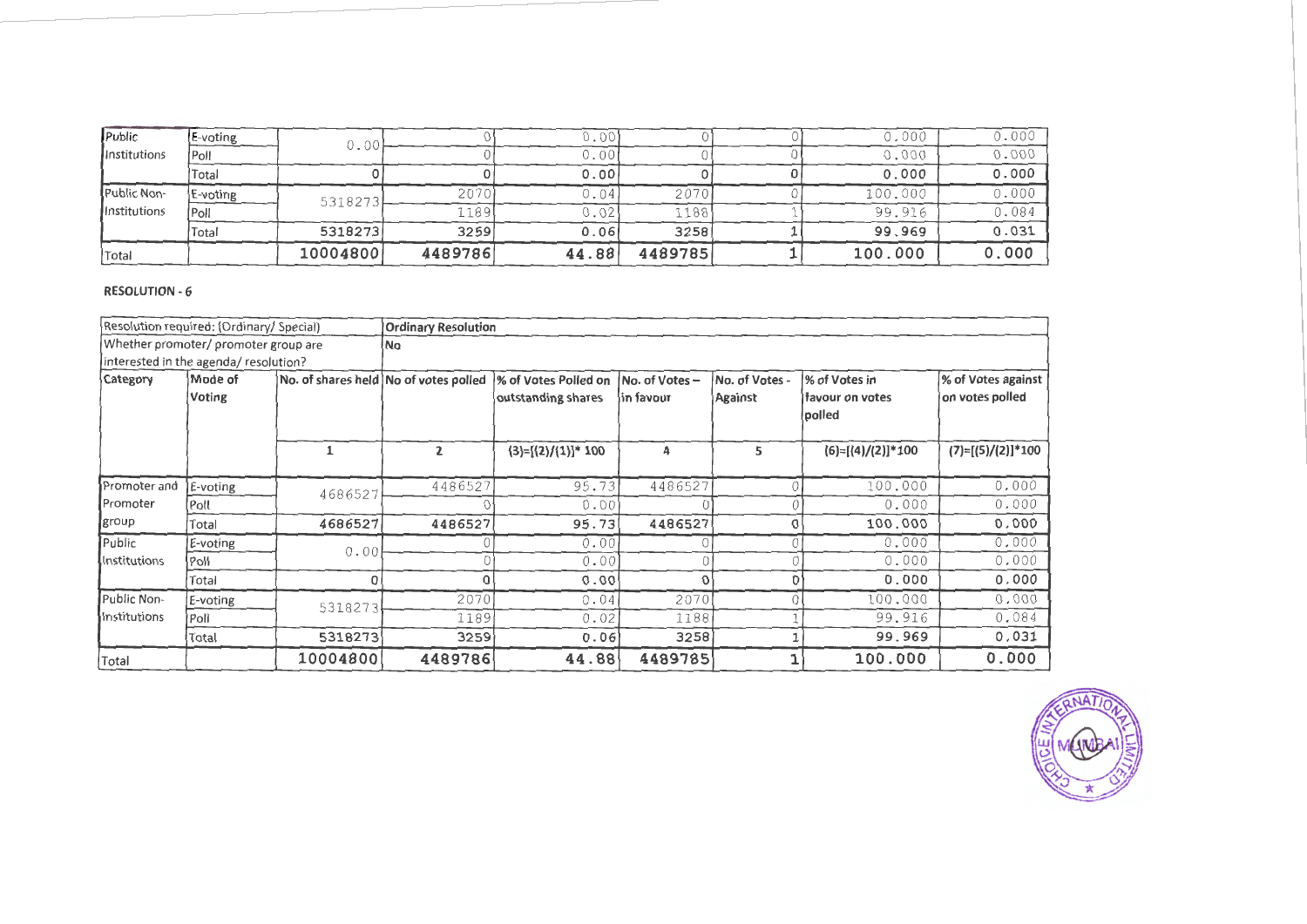|              | Resolution required: (Ordinary/ Special) |                                       | <b>Ordinary Resolution</b> |                      |                |                |                           |                     |
|--------------|------------------------------------------|---------------------------------------|----------------------------|----------------------|----------------|----------------|---------------------------|---------------------|
|              | Whether promoter/ promoter group are     |                                       | No.                        |                      |                |                |                           |                     |
|              | interested in the agenda/ resolution?    |                                       |                            |                      |                |                |                           |                     |
| Category     | Mode of                                  | No. of shares held No of votes polled |                            | % of Votes Polled on | No. of Votes - | No. of Votes   | % of Votes in             | % of Votes against  |
|              | <b>Voting</b>                            |                                       |                            | outstanding shares   | in favour      | <b>Against</b> | favour on votes<br>polled | on votes polled     |
|              |                                          |                                       | $\overline{2}$             | $(3)=[(2)/(1)]*100$  | 4              | 5              | $(6)=[(4)/(2)]*100$       | $(7)=[(5)/(2)]*100$ |
| Promoter and | E-voting                                 | 4686527                               | 4486527                    | 95.73                | 4486527        |                | 100.000                   | 0.000               |
| Promoter     | Poll                                     |                                       |                            | 0.00                 |                |                | 0.000                     | 0.000               |
| group        | Total                                    | 4686527                               | 4486527                    | 95.73                | 4486527        | 0              | 100.000                   | 0.000               |
| Public       | E-voting                                 | 0.00                                  |                            | 0.00                 |                |                | 0.000                     | 0.000               |
| Institutions | Poll                                     |                                       |                            | 0.00                 |                |                | 0.000                     | 0.000               |
|              | Total                                    | 0                                     | $\Omega$                   | 0.00                 | O              | O              | 0.000                     | 0.000               |
| Public Non-  | E-voting                                 | 5318273                               | 2070                       | 0.04                 | 2070           |                | 100.000                   | 0.000               |
| Institutions | Poll                                     |                                       | 1184                       | 0.02                 | 1183           |                | 99.916                    | 0.084               |
|              | Total                                    | 5318273                               | 3254                       | 0.06                 | 3253           |                | 99.969                    | 0.031               |
| Total        |                                          | 10004800                              | 4489781                    | 44.88                | 4489780        |                | 100.000                   | 0.000               |

|                 | Resolution required: (Ordinary/ Special) |                                       | <b>Ordinary Resolution</b> |                       |                |                |                            |                     |
|-----------------|------------------------------------------|---------------------------------------|----------------------------|-----------------------|----------------|----------------|----------------------------|---------------------|
|                 | Whether promoter/ promoter group are     |                                       | lNo.                       |                       |                |                |                            |                     |
|                 | interested in the agenda/ resolution?    |                                       |                            |                       |                |                |                            |                     |
| <b>Category</b> | Mode of                                  | No. of shares held No of votes polled |                            | 1% of Votes Polled on | No. of Votes - | No. of Votes - | 1% of Votes in             | % of Votes against  |
|                 | Voting                                   |                                       |                            | outstanding shares    | in favour      | Against        | lfavour on votes<br>polled | on votes polled     |
|                 |                                          |                                       | $\overline{2}$             | $(3)=[(2)/(1)]$ * 100 | 4              | 5              | $(6)=[(4)/(2)]*100$        | $(7)=[(5)/(2)]*100$ |
| Promoter and    | E-voting                                 | 4686527                               | 4486527                    | 95.73                 | 4486527        |                | 100.000                    | 0.000               |
| Promoter        | Poll                                     |                                       |                            | 0.00                  |                |                | 0.000                      | 0.000               |
| group           | Total                                    | 4686527                               | 4486527                    | 95.73                 | 4486527        |                | 100.000                    | 0.000               |
| Public          | E-voting                                 | 0.00                                  |                            | 0.00                  |                |                | 0.000                      | 0.000               |
| Institutions    | Poll                                     |                                       |                            | 0.00                  |                |                | 0.000                      | 0.000               |
|                 |                                          |                                       |                            |                       |                |                |                            |                     |
|                 | Total                                    |                                       | 0                          | 0.00                  |                | $\Omega$       | 0.000                      | 0.000               |

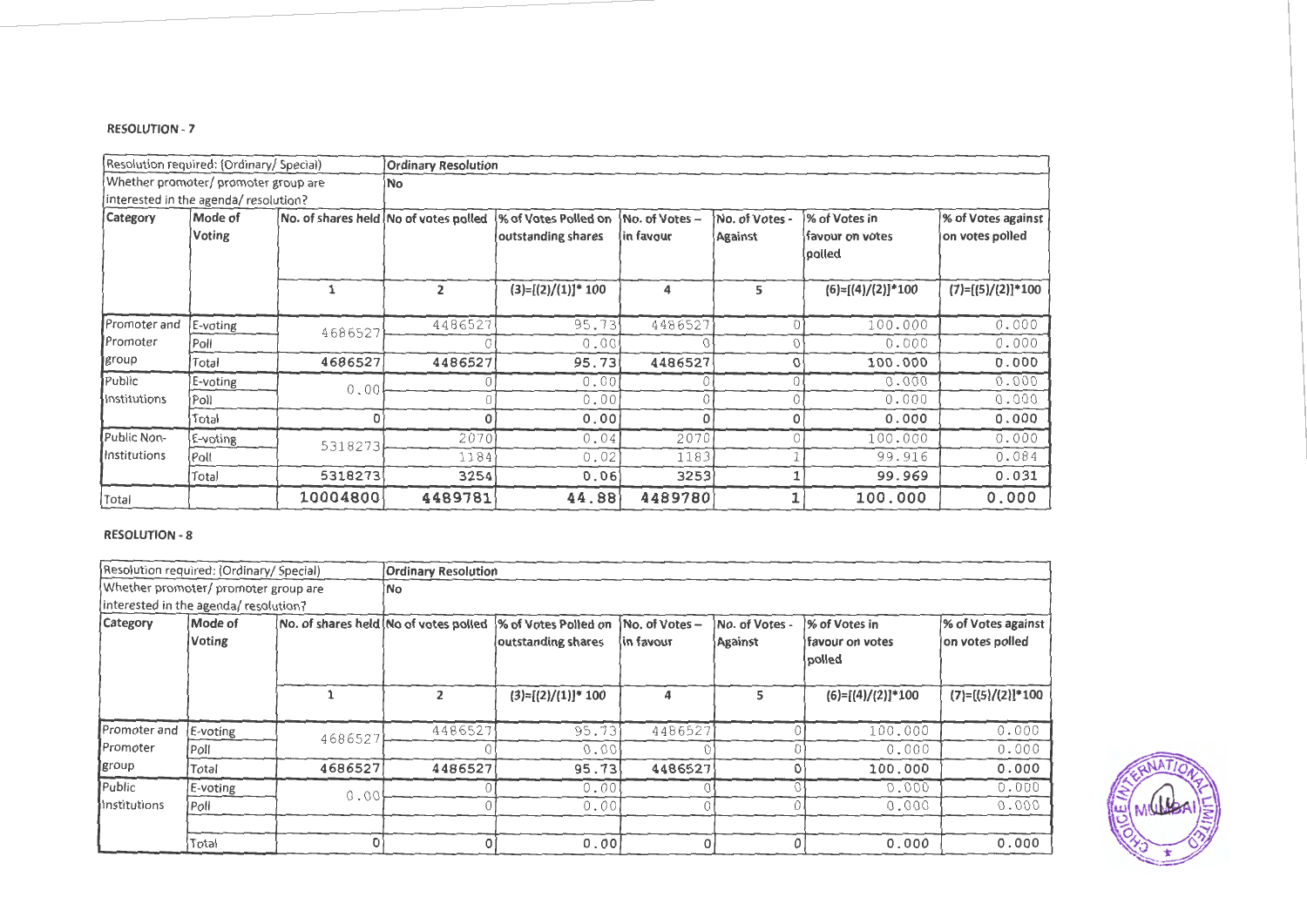| Public Non-         | E-voting    | 5318272  | 2070<br>ZU. | $\sim$ $\sim$<br>J.U4 | 2070    | 100.000 | J.00 <sup>c</sup> |
|---------------------|-------------|----------|-------------|-----------------------|---------|---------|-------------------|
| <b>Institutions</b> | <b>Poll</b> |          | 1184        | $\cdot$ V $\sim$      | 1183    | 99.916  | J.O8              |
|                     | Total       | 5318273  | 3254        | J.O6'                 | 3253    | 99.969  | 0.031             |
| Total               |             | 10004800 | 4489781     | 44.88                 | 4489780 | 100.000 | .000              |

| Resolution required: (Ordinary/ Special) |                                      |          | <b>Ordinary Resolution</b>            |                       |                     |                |                           |                     |
|------------------------------------------|--------------------------------------|----------|---------------------------------------|-----------------------|---------------------|----------------|---------------------------|---------------------|
|                                          | Whether promoter/ promoter group are |          |                                       |                       |                     |                |                           |                     |
| interested in the agenda/resolution?     |                                      |          |                                       |                       |                     |                |                           |                     |
| <b>Category</b>                          | Mode of                              |          | No. of shares held No of votes polled | % of Votes Polled on  | $No. of Votes - in$ | No. of Votes - | % of Votes in             | % of Votes against  |
|                                          | Voting                               |          |                                       | outstanding shares    | favour              | Against        | favour on votes<br>polled | on votes polled     |
|                                          |                                      |          | $\overline{2}$                        | $(3)=[(2)/(1)]$ * 100 | 4                   | 5              | $(6)=[(4)/(2)]*100$       | $(7)=[(5)/(2)]*100$ |
| Promoter and                             | E-voting                             | 4686527  | 4486527                               | 95.73                 | 4486527             |                | 100.000                   | 0.000               |
| Promoter                                 | Poll                                 |          |                                       | 0.001                 |                     |                | 0.000                     | 0.000               |
| ∥group                                   | Total                                | 4686527  | 4486527                               | 95.73                 | 4486527             | 0              | 100.000                   | 0.000               |
| Public                                   | E-voting                             | 0.00     |                                       | 0.00                  |                     | 0              | 0.000                     | 0.000               |
| Institutions                             | Poll                                 |          |                                       | 0.001                 |                     | 0              | 0.000                     | 0.000               |
|                                          | Total                                |          |                                       | 0.00                  | O                   | 0              | 0.000                     | 0.000               |
| Public Non-                              | E-voting                             | 5318273  | 2070                                  | 0.04                  | 2070                | Ω              | 100.000                   | 0.000               |
| Institutions                             | Poll                                 |          | 1184                                  | 0.02                  | 1183                |                | 99.916                    | 0.084               |
|                                          | Total                                | 5318273  | 3254                                  | 0.06                  | 3253                |                | 99.969                    | 0.031               |
| Total                                    |                                      | 10004800 | 4489781                               | 44.88                 | 4489780             |                | 100.000                   | 0.000               |

#### RESOLUTION - 10\*

|                                       | Resolution required: (Ordinary/ Special) |         | Special Resolution                                                                                   |                       |                |                           |                                                     |                                       |  |
|---------------------------------------|------------------------------------------|---------|------------------------------------------------------------------------------------------------------|-----------------------|----------------|---------------------------|-----------------------------------------------------|---------------------------------------|--|
| Whether promoter/ promoter group are  |                                          |         | Yes:                                                                                                 |                       |                |                           |                                                     |                                       |  |
| interested in the agenda/ resolution? |                                          |         |                                                                                                      |                       |                |                           |                                                     |                                       |  |
| <b>Category</b>                       | Mode of<br>Voting                        |         | No. of shares held No of votes polled 1% of Votes Polled on 1No. of Votes – in<br>outstanding shares |                       | <b>Ifavour</b> | No. of Votes -<br>Against | % of Votes in<br>ifavour on votes<br><b>Ipolled</b> | % of Votes against<br>on votes polled |  |
|                                       |                                          |         |                                                                                                      | $(3)=[(2)/(1)]^* 100$ |                |                           | $(6)=[(4)/(2)]*100$                                 | $(7)=[(5)/(2)]*100$                   |  |
| Promoter and                          | E-voting                                 | 4686527 | 3598927.00                                                                                           | 76.79                 | 3598927.00     |                           | 100.000                                             | 0.000                                 |  |
| Promoter                              | Poll                                     |         |                                                                                                      | 0.00                  |                |                           | 0.000                                               | 0.000                                 |  |
| group                                 | Total                                    | 4686527 | 3598927                                                                                              | 76.79                 | 3598927        |                           | 100.000                                             | 0.000                                 |  |

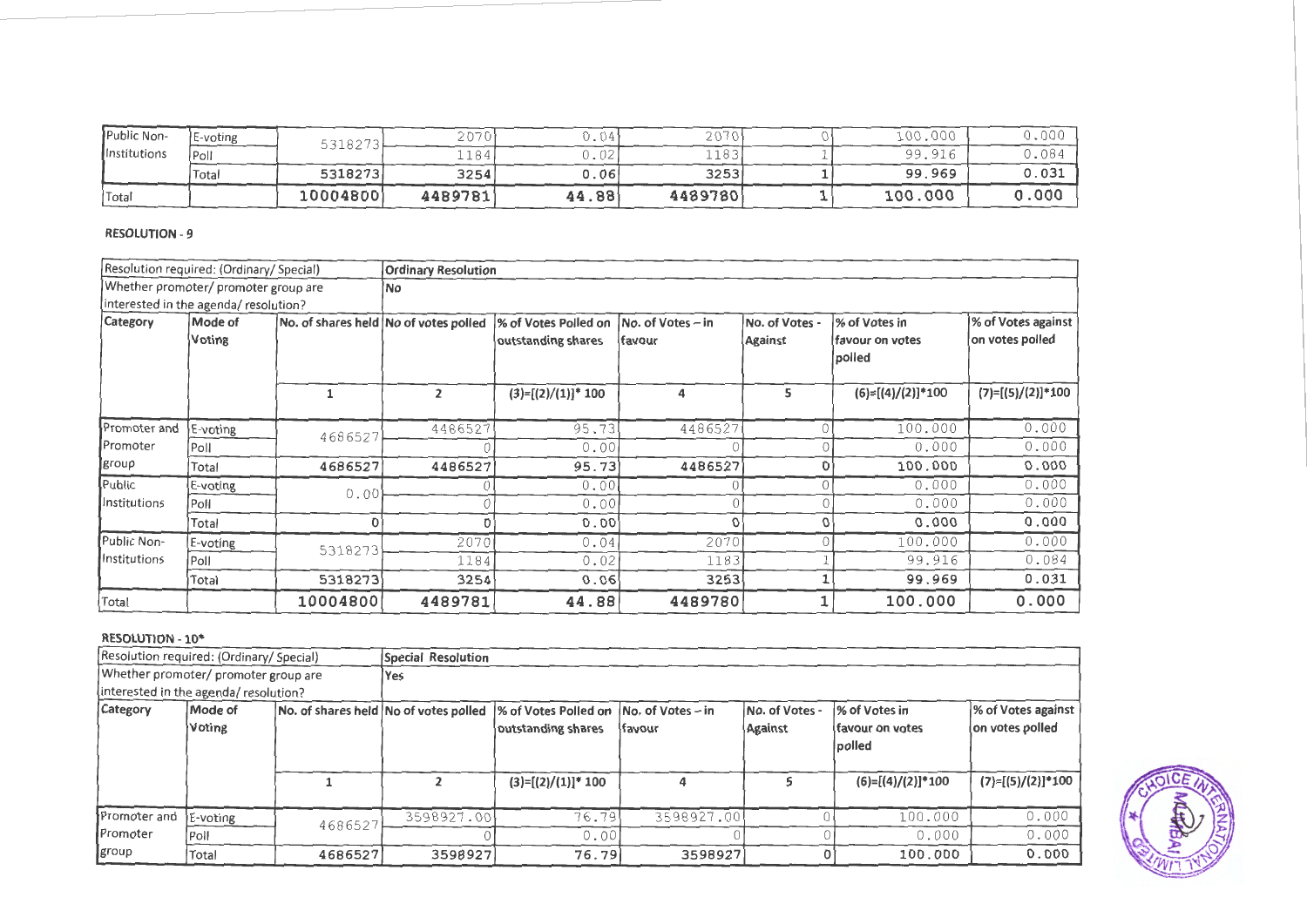| Public       | E-voting | 0.00     |         | ).OO  |         | 0.000   | 0.000 |
|--------------|----------|----------|---------|-------|---------|---------|-------|
| Institutions | Poll     |          |         | 0.00  |         | 0.000   | 0.000 |
|              | Total    |          |         | 0.00  |         | 0.000   | 0.000 |
| Public Non-  | E-voting | 5318273  | 2070    | 0.04  | 2070    | 100.000 | 0.000 |
| Institutions | Poll     |          | 189     | 0.02  | .188    | 99.916  | 0.084 |
|              | Total    | 5318273  | 3259    | 0.06  | 3258    | 99.969  | 0.031 |
| Total        |          | 10004800 | 3605445 | 36.03 | 3605443 | 100.000 | 0.000 |

\*Note: Excluding the voting done by Mr.Kamal Poddar as he is interested in the resolution.

For Choice International Limited

*, ..t.Y.:'!::* 

Company Secretary & Compliance Officer

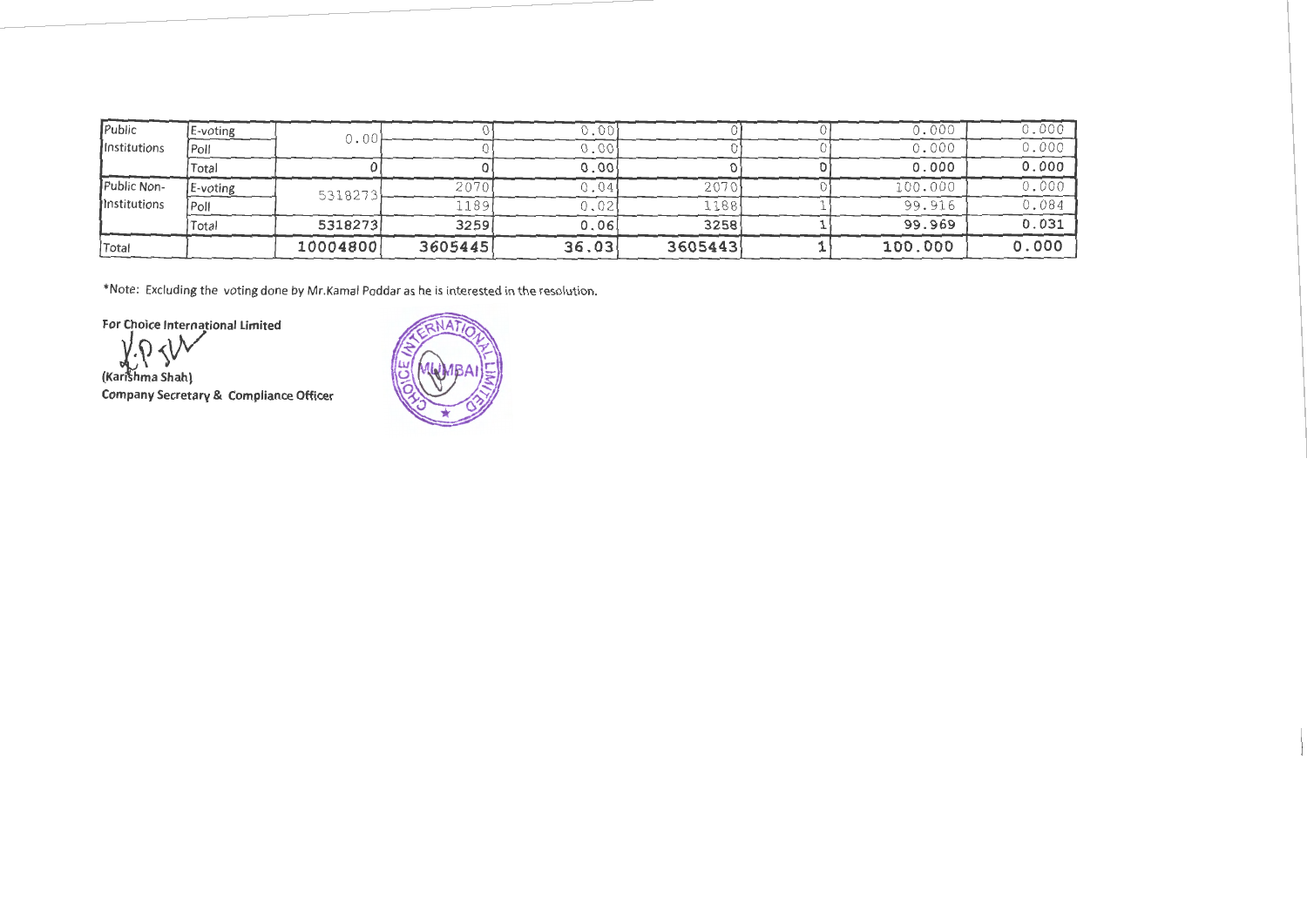# The Managing Director

Choice International Limited Shree shakambhari corporate park, 156, 158, Chakravorty Ashok Society, J.B. Nagar, Andheri (E), Mumbai - 400099

### Dear Sir,

### Sub: Result of E-voting & Poll

This is with reference to our appointment to scrutinizing the e-voting and voting on poll at the 23<sup>rd</sup> Annual General Meeting of the Members of the Company held on September 20, 2016.

We are enclosing herewith the following:

- Report of the Scrutinizer on e-voting  $\mathbf{1}$
- $\overline{2}$ Result of Poll results at the AGM
- $\overline{3}$ . Consolidated Results of e-voting and Poll

Trust you will find the same in order. We will, however, be happy to answer your queries, if any, on the same.

Thanking you,

Yours faithfully, For R M Mimani & Associates LLP [Company Secretaries]

**MANOJ MIMANI** Partner **ACS No. 17063** CP No. 11601

Dated: September 22, 2016 Place: Mumbai Encl.; As above

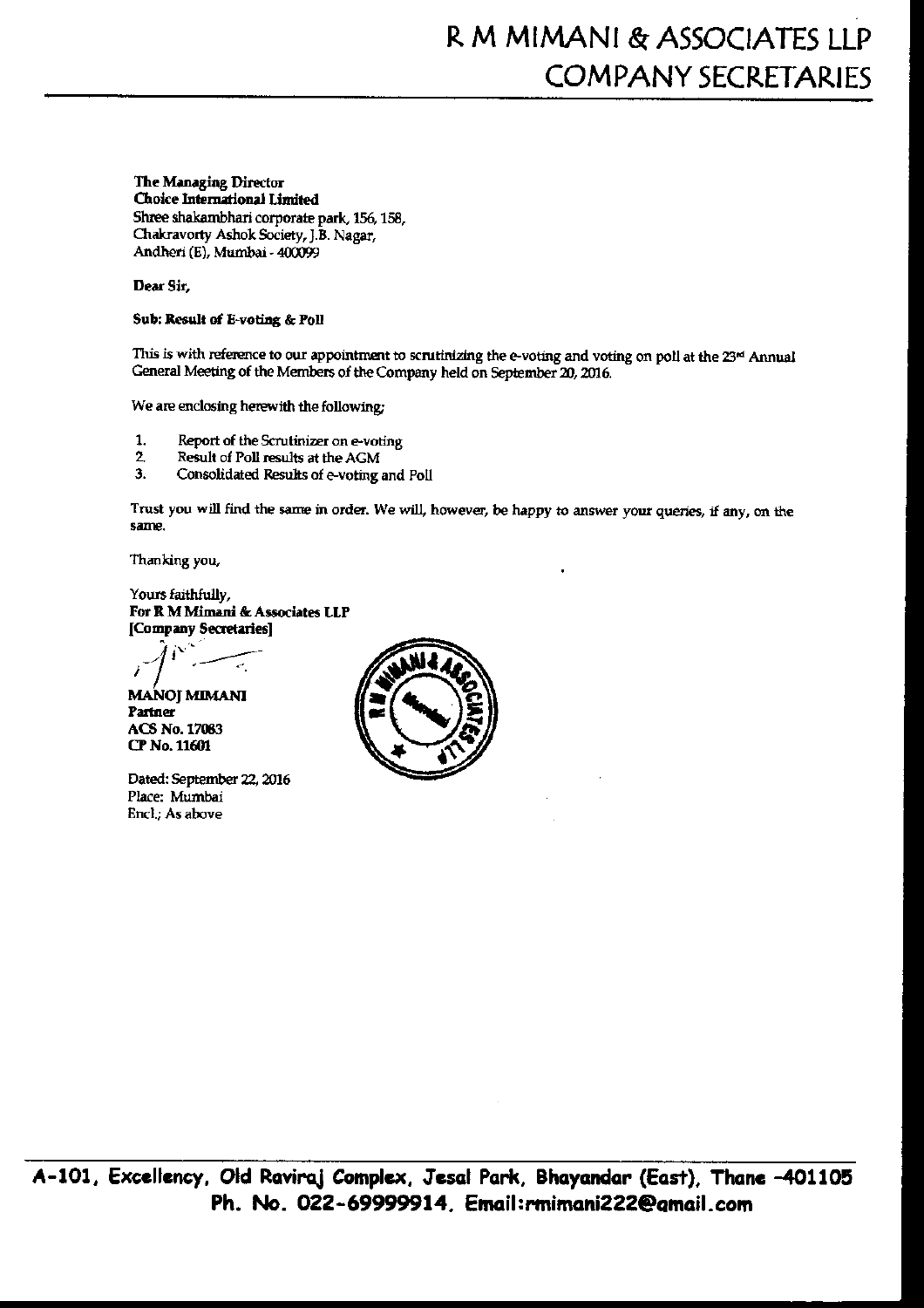### I - Report on results of e-voting

### **Summary of e-voting Results**

| EVSN Reference No. | 160825038                                |
|--------------------|------------------------------------------|
| Voting Start Date  | ------<br>September 17, 2016 at 9.00 A M |
| Voting End Date    | , September 19, 2016 at 5.00 P M         |

| Item No. of<br>the Agenda | Voted in favour        |              | Voted against          |              | Abstained                 |                 |
|---------------------------|------------------------|--------------|------------------------|--------------|---------------------------|-----------------|
|                           | No. of<br>folios voted | No. of votes | No. of<br>folios voted | No. of votes | No. of<br>folios<br>voted | No. of<br>votes |
|                           | 19                     | 4,488,597    | Nil                    | Nil          | Nil                       | Nil             |
|                           | 19                     | 4,488,597    | Nil                    | Nil          | Nil                       | Nil             |
| 3                         | 19                     | 4,488,597    | Nil                    | Nil          | Nil                       | Nil             |
| 4                         | 19                     | 4,488,597    | Nil                    | Nil          | Nil                       | Nil             |
| 5                         | 19                     | 4,488,597    | Nil                    | Nil          | Nil                       | Nil             |
| 6                         | 19                     | 4,488,597    | Nil                    | Nil          | Nil                       | Nil             |
| 7                         | 19                     | 4,488,597    | Nil                    | Nil          | Nil                       | Nil             |
| 8                         | 19                     | 4,488,597    | Nil                    | Nіl          | Nіl                       | Nil             |
| 9                         | 19                     | 4,488,597    | Nil                    | Nіl          | Nil                       | Nil             |
| *10                       | 18                     | 3,600,997    | Nil                    | Nil          | Nil                       | Nil             |

\*Excluding the voting done by Mr. Kamal Poddar being interested in the resolution

For R M Mimani & Associates LLP [Company Secretaries]

**MAÑOJ MIMANI** Partner

**ACS No. 17083** CP No. 11601

Dated: September 22, 2016 Place: Mumbai

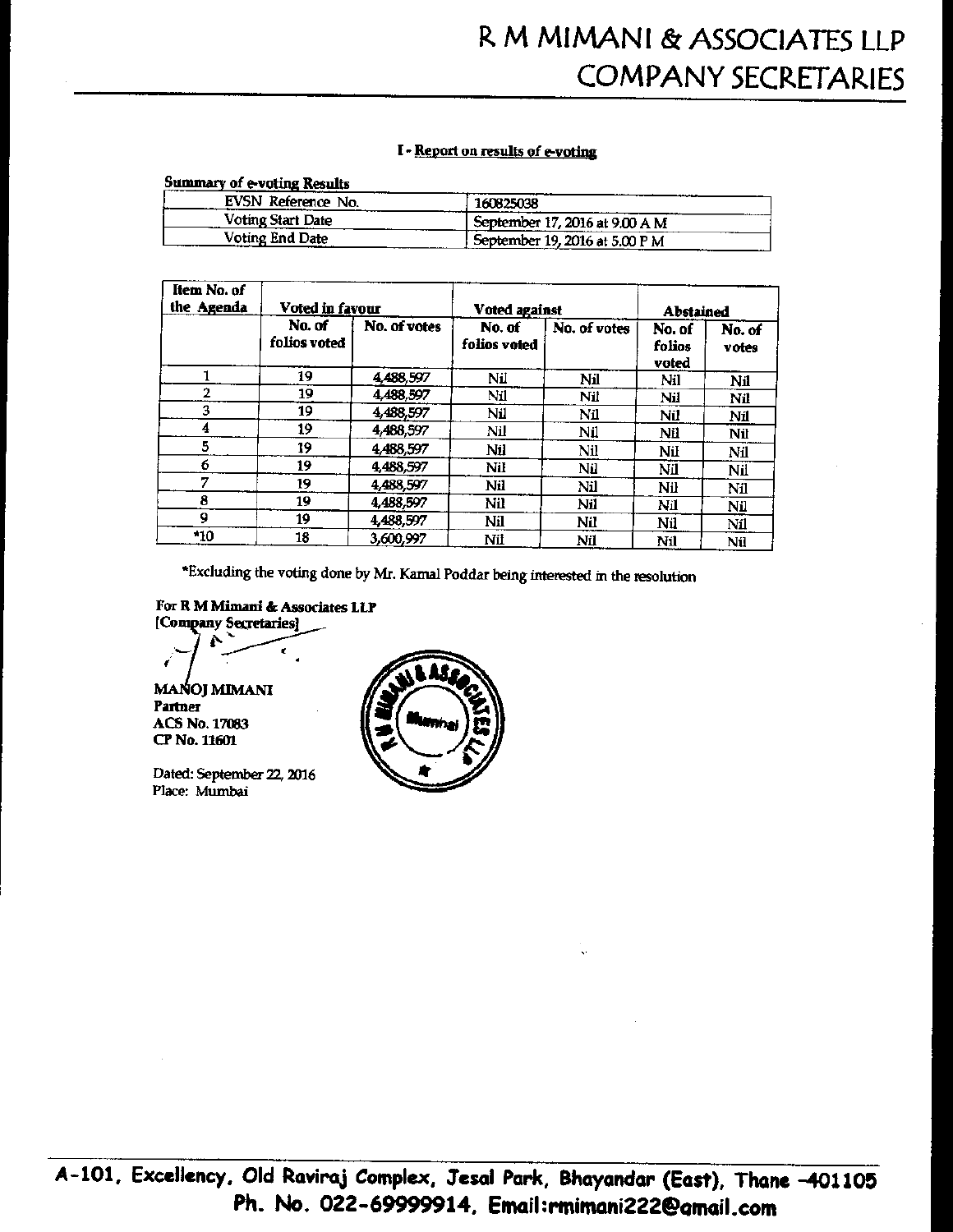#### **II: Report of Scrutinizer on Poll**

FORM No. MGT-13

**Report of Scrutinizer(s)** [Pursuant to rule section 109 of the Companies Act, 2013 and rule 21(2) of the Companies (Management and Administration) Rules, 2014]

To.

**The Managing Director Choice International Limited** Shree Shakambhari Corporate Park, 156-158, Chakravorty Ashok Society, J.B. Nagar, Andheri (E), Mumbai - 400099

#### 23<sup>rd</sup> Annual General Meeting of the Equity Shareholders of Choice International Limited held on  $Ref.$ September 20, 2016

Dear Sir.

I. Manoi Mimani Partner of R M Mimani & Associates LLP (Company Secretaries), appointed as Scrutinizer for the purpose of the poll taken on the below mentioned resolutions at the 23rd Annual General Meeting of the Shareholders of Choice International Limited, held on September 20, 2016 at 11.30 a.m. at Anchorage Hall, Hotel Suba International, 211, Chakala Sahar Road, Andheri (East), Mumbai-400099 and submit my report as under:

- 1. After the time fixed for closing of the poll by the Chairman, One ballot box kept for polling was locked in my presence with due identification mark placed by me.
- 2. The locked ballot box was subsequently opened in my presence and poll papers were diligently scrutinized. The poll papers were reconciled with the records maintained by the Company/Registrar and Transfer Agents of the Company and the authorizations/proxies lodged with the Company.
- 3. The poll papers, which were incomplete and/or which were otherwise found defective have been treated as invalid and kept separately.
- 4. The result of the Poll is as under:
- (1) Adoption of the audited financial statement of the Company for the financial year ended March 31, 2016, the reports of the Board of Directors and Auditors thereon
- (i) Voted in favour of the resolution:

| Number of members present and voting<br>(in person or by proxy) | Number of shares for<br>votes cast by them | % of total<br>number of<br>valid votes cast |
|-----------------------------------------------------------------|--------------------------------------------|---------------------------------------------|
|                                                                 | 1.188                                      | 99.92                                       |

#### (ii) Voted against the resolution:

| Number of members present and voting<br>(in person or by proxy | Number of shares for<br>votes cast by them | % of total<br>number of |
|----------------------------------------------------------------|--------------------------------------------|-------------------------|
|                                                                |                                            | valid votes cast        |
|                                                                |                                            | 0.08                    |

#### (iii) Invalid votes:

| Number of members present and voting<br>(in person or by proxy) | Number of shares for<br>votes cast by them |
|-----------------------------------------------------------------|--------------------------------------------|
|                                                                 |                                            |



A-101, Excellency, Old Raviraj Complex, Jesal Park, Bhayandar (East), Thane -401105 Ph. No. 022-69999914. Email:rmimani222@amail.com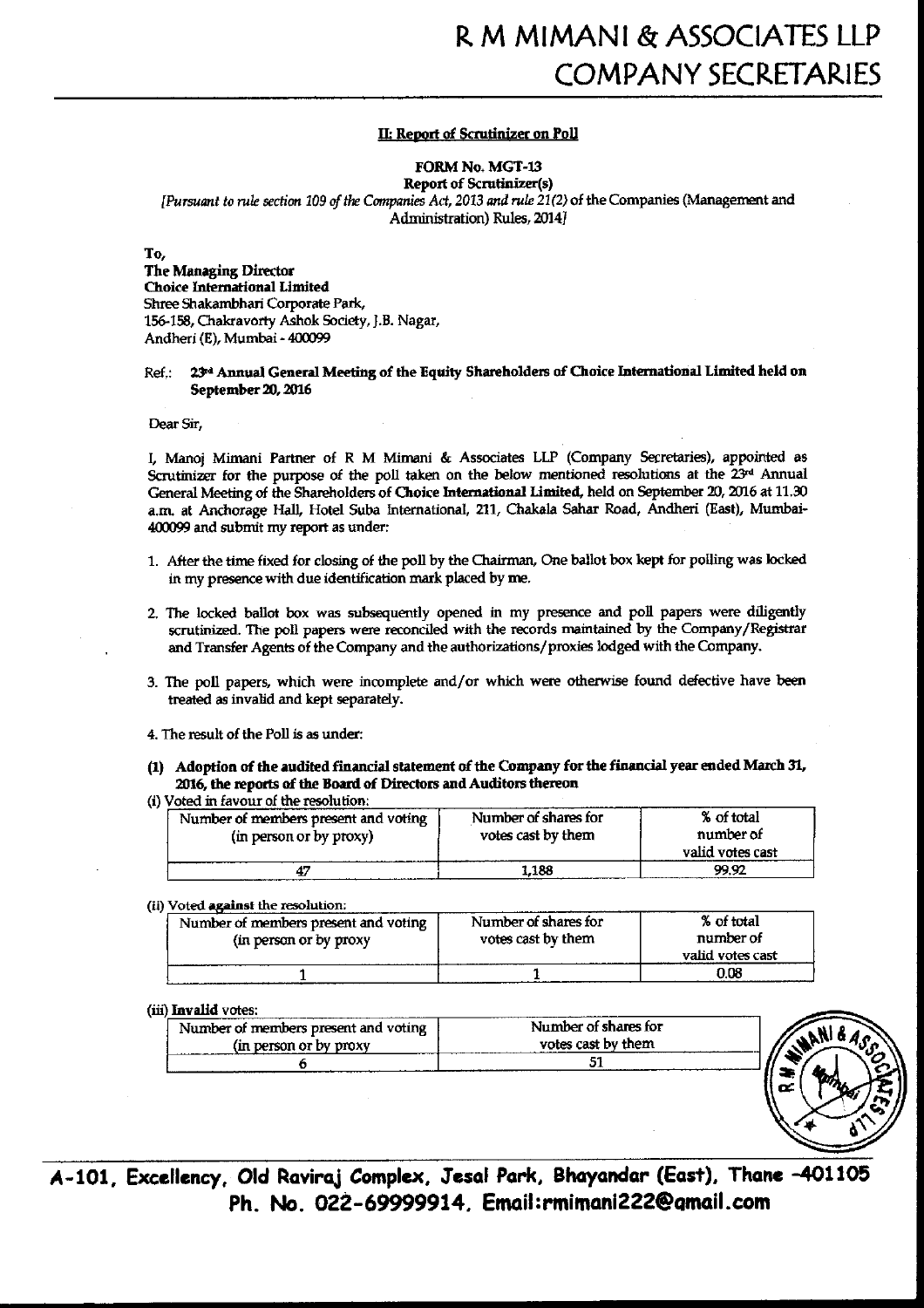## (2) Declaration of Dividend for the financial year ended on March 31, 2016

(i) Voted in favour of the resolution:

| Number of members present and voting<br>(in person or by proxy | Number of shares for<br>votes cast by them | % of total<br>number of<br>valid votes cast |
|----------------------------------------------------------------|--------------------------------------------|---------------------------------------------|
|                                                                | 1.188                                      | 99.92                                       |

#### (ii) Voted against the resolution:

| --------------------                   |                      |                  |
|----------------------------------------|----------------------|------------------|
| Number of members present and voting ' | Number of shares for | % of total       |
| (in person or by proxy                 | votes cast by them   | number of        |
|                                        |                      |                  |
|                                        |                      | valid votes cast |
|                                        |                      | 0.08             |

#### (iii) Invalid votes:

| Number of members present and voting | Number of shares for |
|--------------------------------------|----------------------|
| (in person or by proxy)              | votes cast by them   |
|                                      |                      |

(3) Appointment of a Director in place of Mrs. Hemlata Poddar (DIN No: 02931322), who retires by rotation and being eligible, offers herself for re-appointment.

## (i) Voted in favour of the resolution:

| Number of members present and voting<br>(in person or by proxy) | Number of shares for<br>votes cast by them | % of total<br>number of |
|-----------------------------------------------------------------|--------------------------------------------|-------------------------|
|                                                                 |                                            | valid votes cast        |
|                                                                 | .188                                       | <u>99.92</u>            |

#### (ii) Voted against the resolution:

| Number of members present and voting<br>(in person or by proxy) | Number of shares for<br>votes cast by them | % of total<br>number of<br>valid votes cast |
|-----------------------------------------------------------------|--------------------------------------------|---------------------------------------------|
|                                                                 |                                            | 0.08                                        |

#### (iii) Invalid votes:

| Number of members present and voting | Number of shares for |
|--------------------------------------|----------------------|
| (in person or by proxy)              | votes cast by them   |
|                                      |                      |

#### $(4)$ Appointment of Statutory Auditor of the Company for 2016-17 and fix their remuneration.

#### (i) Voted in favour of the resolution:

| Number of members present and voting<br>(in person or by proxy | Number of shares for<br>votes cast by them | % of total<br>number of<br>valid votes cast |
|----------------------------------------------------------------|--------------------------------------------|---------------------------------------------|
|                                                                | 1.188                                      | 99.92                                       |

#### (ii) Voted against the resolution:

| Number of members present and voting<br>(in person or by proxy | Number of shares for<br>votes cast by them | % of total<br>number of<br>valid votes cast |
|----------------------------------------------------------------|--------------------------------------------|---------------------------------------------|
|                                                                |                                            | 0.08                                        |

#### (iii) Invalid votes:

| Number of members present and voting | Number of shares for |  |
|--------------------------------------|----------------------|--|
| in person or by proxy                | votes cast by them   |  |
|                                      |                      |  |

 $(5)$ Appointment of Mr. Raghuvir Shrivastava (DIN No: 01199531) as an Independent Director (i) Voted in favour of the resolution:

A-101, Excellency, Old Raviraj Complex, Jesal Park, Bhayandar (East), Thane -401105 Ph. No. 022-69999914, Email:rmimani222@qmail.com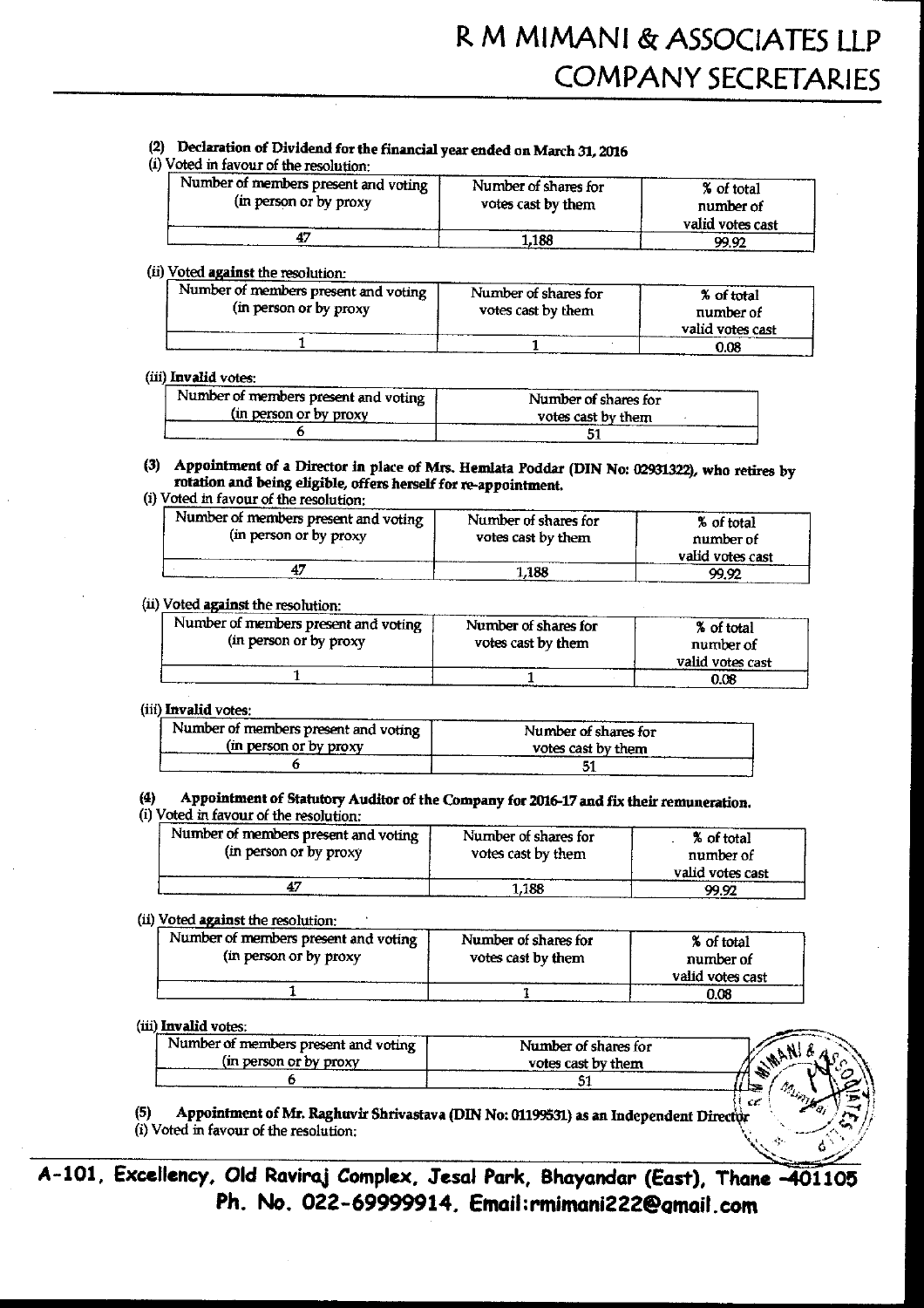# R M MIMANI & ASSOCIATES LLP **COMPANY SECRETARIES**

| Number of members present and voting<br>(in person or by proxy | Number of shares for<br>votes cast by them | % of total<br>number of<br>valid votes cast |
|----------------------------------------------------------------|--------------------------------------------|---------------------------------------------|
|                                                                | 1.188                                      | 99.92                                       |

#### (ii) Voted against the resolution:

| Number of members present and voting '<br>(in person or by proxy | Number of shares for<br>votes cast by them | % of total<br>number of |
|------------------------------------------------------------------|--------------------------------------------|-------------------------|
|                                                                  |                                            | valid votes cast        |
|                                                                  |                                            | 0.OB                    |

#### (iii) Invalid votes:

| Number of members present and voting | Number of shares for |
|--------------------------------------|----------------------|
|                                      |                      |
| (in person or by proxy)              | votes cast by them   |
|                                      |                      |

#### Appointment Mr. Kanhaiyalal Berwal (DIN No: 07535424) as an Independent Director  $(6)$

### (i) Voted in favour of the resolution:

| Number of members present and voting | Number of shares for | % of total       |
|--------------------------------------|----------------------|------------------|
| (in person or by proxy               | votes cast by them   | number of        |
|                                      |                      | valid votes cast |
|                                      | 1.188                | 99.92            |

#### (ii) Voted against the resolution:

| Number of members present and voting<br>(in person or by proxy | Number of shares for<br>votes cast by them | % of total<br>number of<br>valid votes cast |
|----------------------------------------------------------------|--------------------------------------------|---------------------------------------------|
|                                                                |                                            | 0.08                                        |

#### (iii) Invalid votes:

| Number of members present and voting ' | Number of shares for |  |
|----------------------------------------|----------------------|--|
| In person or by proxy                  | votes cast by them   |  |
|                                        |                      |  |

#### Appointment Mr. Lalit Menghnani (DIN No: 06614582) as an Independent Director. (7)

(i) Voted in favour of the resolution:

| Number of members present and voting<br>(in person or by proxy) | Number of shares for<br>votes cast by them | % of total<br>number of<br>valid votes cast |
|-----------------------------------------------------------------|--------------------------------------------|---------------------------------------------|
| 46                                                              | 1.183                                      | 99.92                                       |

#### (ii) Voted against the resolution:

| Number of members present and voting<br>(in person or by proxy) | Number of shares for<br>votes cast by them | % of total<br>number of<br>valid votes cast |
|-----------------------------------------------------------------|--------------------------------------------|---------------------------------------------|
|                                                                 |                                            | 0.08                                        |

#### (iii) Invalid votes:

| Number of members present and voting | Number of shares for |  |
|--------------------------------------|----------------------|--|
| (in person or by proxy)              | votes cast by them   |  |
|                                      |                      |  |
|                                      |                      |  |

A-101, Excellency, Old Raviraj Complex, Jesal Park, Bhayandar (East), Thane -401105 Ph. No. 022-69999914, Email:rmimani222@gmail.com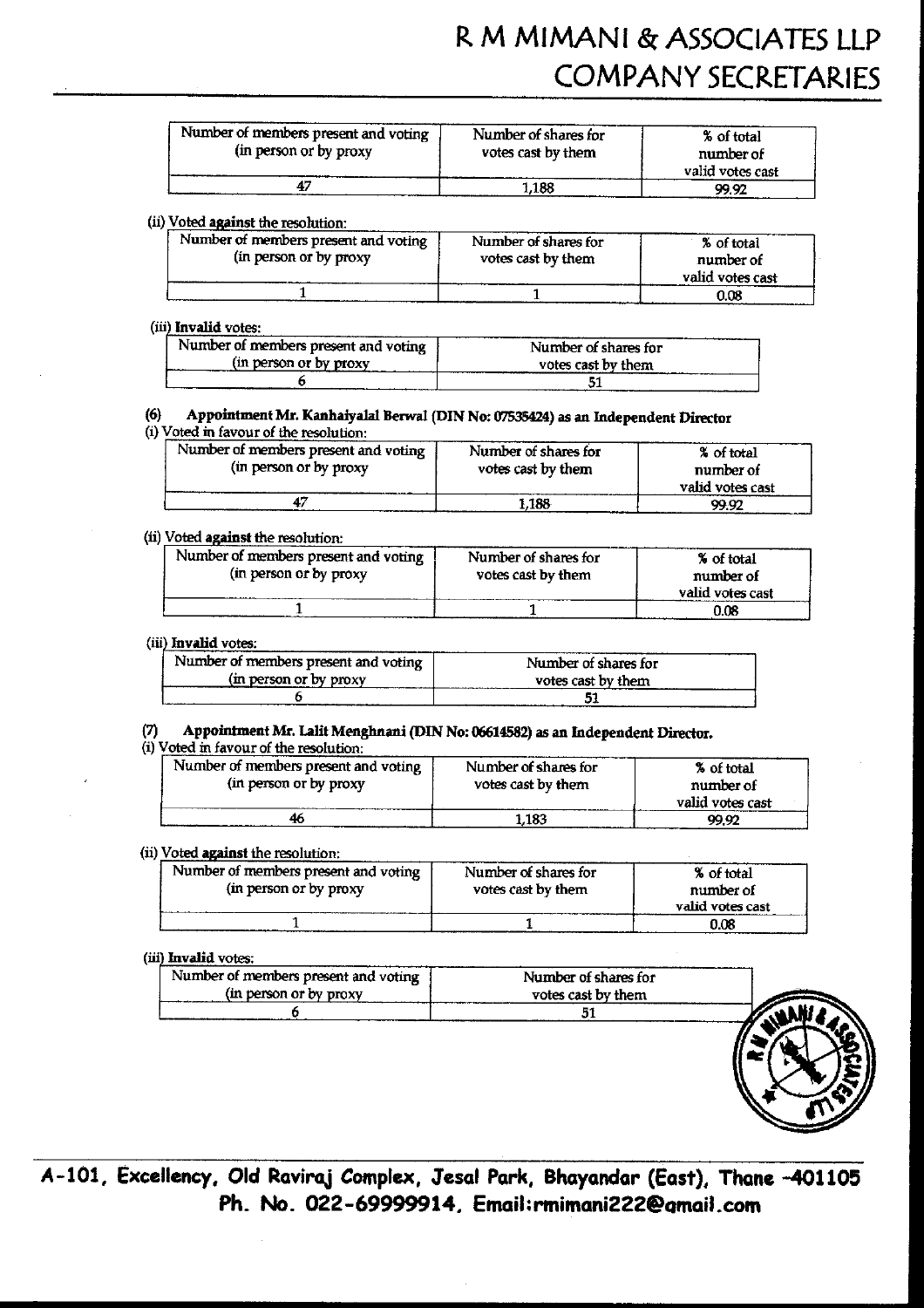#### Appointment of Mr. Laxmi Narain Nathuramka (DIN No: 07535408) as an Independent Director  $(8)$

(i) Voted in favour of the resolution:

| Wumber of members present and voting $\frac{1}{2}$<br>(in person or by proxy<br>46 | Number of shares for<br>votes cast by them | % of total<br>number of<br>valid votes cast |  |
|------------------------------------------------------------------------------------|--------------------------------------------|---------------------------------------------|--|
|                                                                                    | 1.183                                      | QQ Q?                                       |  |

## (ii) Voted against the resolution:

| Number of members present and voting | Number of shares for | % of total       |
|--------------------------------------|----------------------|------------------|
| (in person or by proxy               | votes cast by them   |                  |
|                                      |                      | number of        |
|                                      |                      | valid votes cast |
|                                      |                      | 0.08             |

#### (iii) Invalid votes:

| Number of members present and voting $\rightarrow$ | Number of shares for |
|----------------------------------------------------|----------------------|
| (in person or by proxy)                            | votes cast by them   |
|                                                    |                      |

#### Appointment of Mr. Ashok Kumar Thakur (DIN No: 07573726) as an Independent Director  $(9)$ (i) Voted in favour of the resolution:

| Number of members present and voting | Number of shares for | % of total       |
|--------------------------------------|----------------------|------------------|
| (in person or by proxy               | votes cast by them   | number of        |
|                                      |                      | valid votes cast |
|                                      | 1,183                | 99.92            |

#### (ii) Voted against the resolution:

| Number of members present and voting<br>(in person or by proxy) | Number of shares for<br>votes cast by them | % of total<br>number of |
|-----------------------------------------------------------------|--------------------------------------------|-------------------------|
|                                                                 |                                            | valid votes cast        |
|                                                                 |                                            | 0.08                    |

#### (iii) Invalid votes:

| Number of members present and voting | Number of shares for |
|--------------------------------------|----------------------|
| (in person or by proxy)              | votes cast by them   |
|                                      |                      |

# (10) Re-appoint of Mr. Kamal Poddar (DIN No: 01518700) as Managing Director of the Company

(i) Voted in favour of the resolution:

| Number of members present and voting I<br>(in person or by proxy | Number of shares for<br>votes cast by them | % of total<br>number of<br>valid votes cast |
|------------------------------------------------------------------|--------------------------------------------|---------------------------------------------|
|                                                                  | 1.188                                      | 99.92                                       |

## (ii) Voted against the resolution:

| Number of members present and voting<br>(in person or by proxy | Number of shares for<br>votes cast by them | % of total<br>number of |
|----------------------------------------------------------------|--------------------------------------------|-------------------------|
|                                                                |                                            | valid votes cast        |
|                                                                |                                            | 0.08                    |

#### (iii) Invalid votes:

| . Number of members present and voting $\pm$ | Number of shares for |
|----------------------------------------------|----------------------|
| (in person or by proxy)                      | votes cast by them   |
|                                              |                      |



A-101, Excellency, Old Raviraj Complex, Jesal Park, Bhayandar (East), Thane -401105 Ph. No. 022-69999914, Email:rmimani222@gmail.com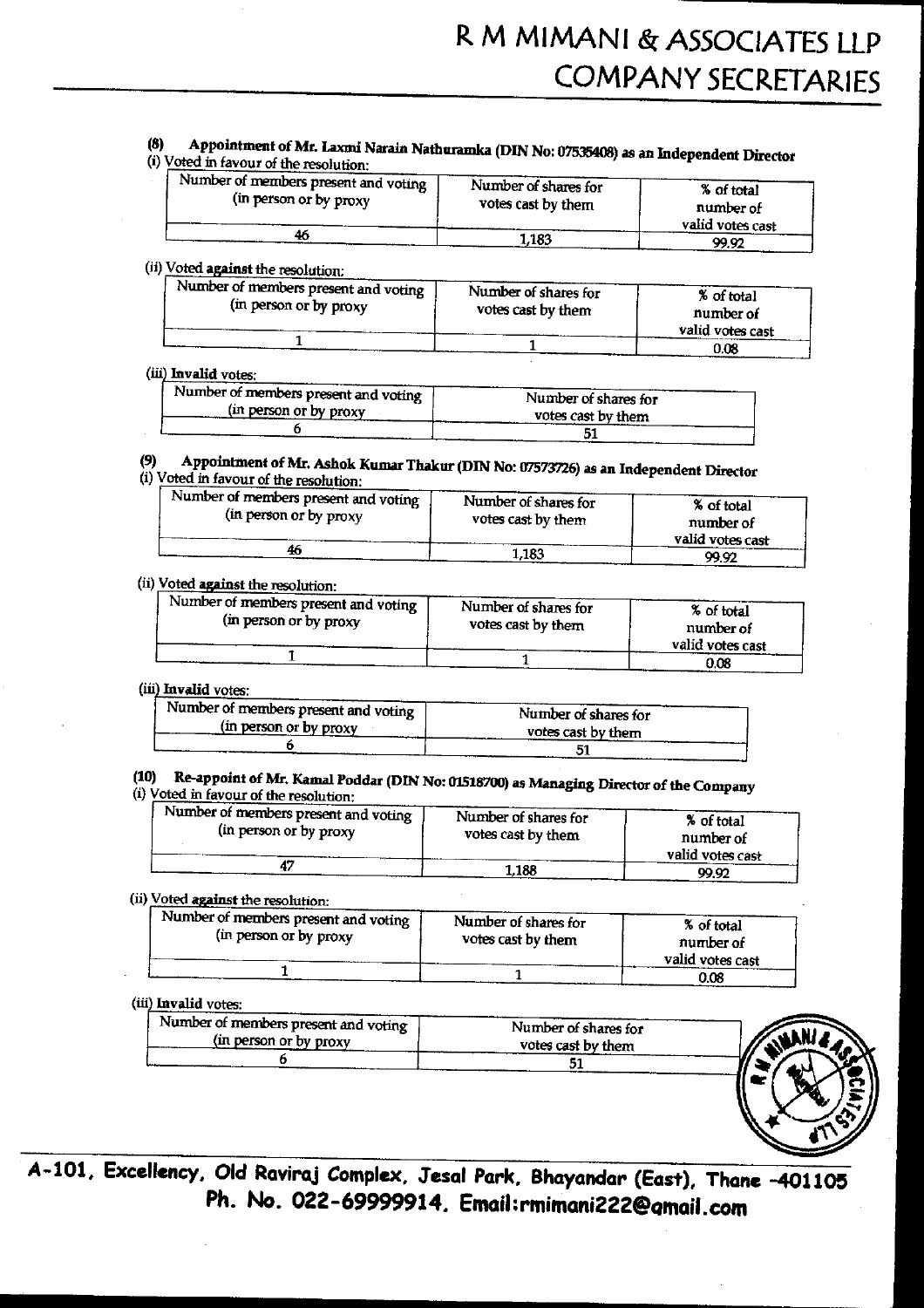- 5. Soft copy of the list of equity shareholders who voted "FOR", "AGAINST" and those whose votes were declared invalid for each resolution is handed over to the Company Secretary of the Company.
- 6. The poll papers and all other relevant records were sealed and handed over to the Company Secretary of the Company keeping in safe record.

For R M Mimani & Associates LLP [Company Secretaries]

**MANOJ MIMANI** Partner **ACS No. 17083** CP No. 11601 Dated: September 22, 2016 Place: Mumbai

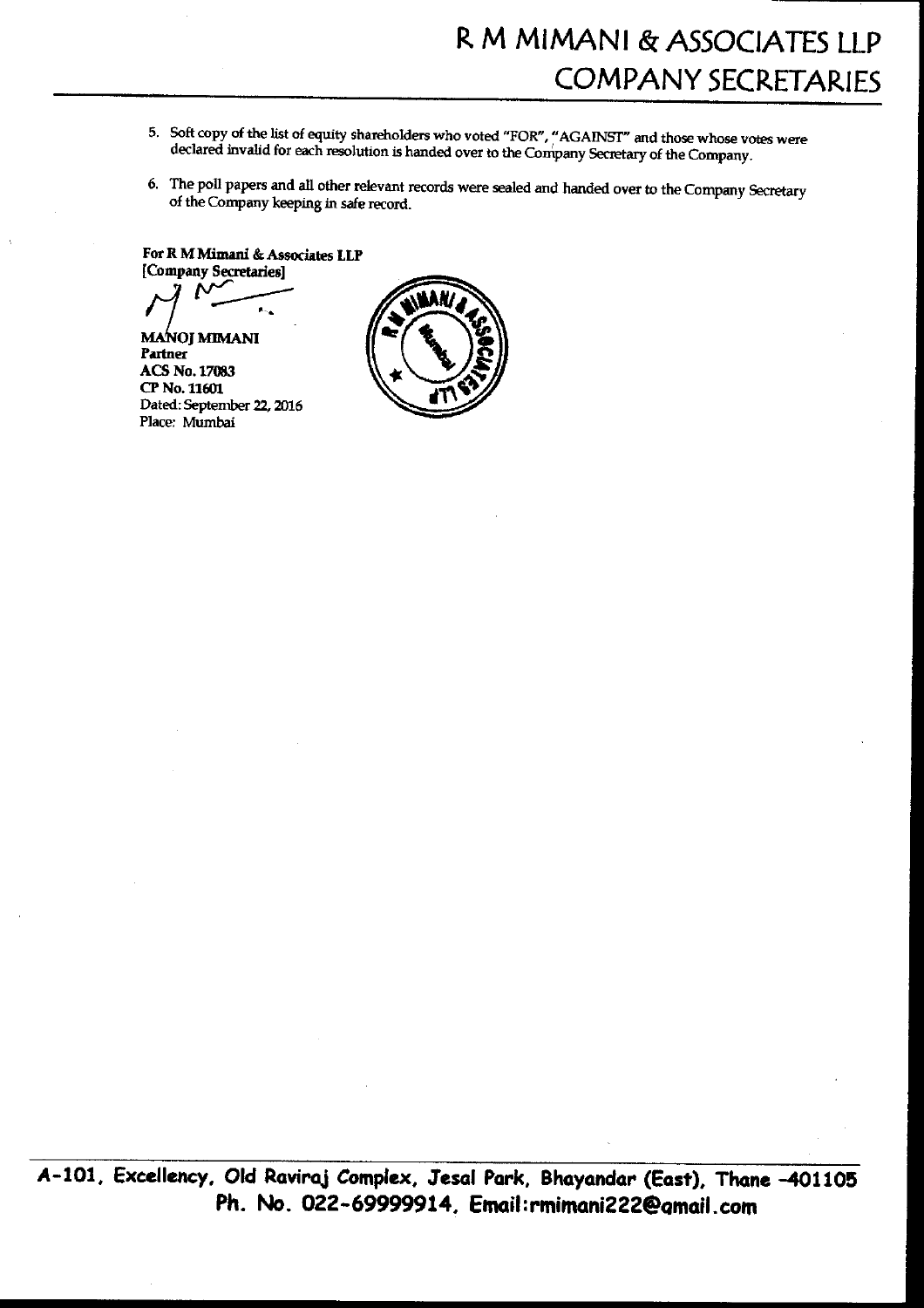# III - Report on consolidated results

Based on result of e-voting and Poll at the 23rd Annual General Meeting of the members of the Choice International Limited held on Monday, September 20, 2016 at 11.30 a.m., Consolidated Results of each tem of the Agenda as set out in the notice of AGM dated July 14, 2016 is narrated here-in-below:

#### Item No.1

Adoption of the audited financial statement of the Company for the financial year ended March 31, 2016, the reports of the Board of Directors and Auditors thereon  $\sqrt{N_{\text{eff}} + N_{\text{eff}}}$ 

| $JL$ and $JL$ and $JL$ and $JL$<br>Particulars |           | Number of votes contained in |           | 70 UL VALIU<br>votes |
|------------------------------------------------|-----------|------------------------------|-----------|----------------------|
|                                                | e-votes   | Poll                         | Total     |                      |
|                                                | 4,488,597 | 1.188                        | 4,489,785 | 99.99                |
| Assent                                         | Nil       |                              |           | 0.01                 |
| Dissent<br>Total                               | 4,488,597 | 1,189                        | 4,489,786 | 100.00               |

Accordingly, out of the total 4,489,786 valid votes cast via e-voting and poll, 4,489,785 votes were cast assenting to the ordinary resolution and 1 votes were cast dissenting to the ordinary resolution.

Thus, the ordinary resolution as contained in item no. 1 of the notice dated July 14, 2016 is passed with requisite majority.

#### Item No.2

| Particulars  | Declaration of Dividend for the financial year ended on March 31, 2016<br>Number of votes contained in |       |           | % of valid<br>votes |
|--------------|--------------------------------------------------------------------------------------------------------|-------|-----------|---------------------|
|              | e-votes                                                                                                | Poll  | Total     |                     |
|              |                                                                                                        | 1,188 | 4,489,785 | 99.99               |
| Assent       | 4 488,597                                                                                              |       |           | 0.01                |
| Dissent      | Nil                                                                                                    |       |           | 100.00              |
| <b>Total</b> | 4,488,597                                                                                              | 1.189 | 4,489,786 |                     |

Accordingly, out of the total 4,489,786 valid votes cast via e-voting and poll, 4,489,785 votes were cast assenting to the ordinary resolution and 1 votes were cast dissenting to the ordinary resolution.

Thus, the ordinary resolution as contained in item no. 2 of the notice dated July 14, 2016 is passed with requisite majority.

#### Item No. 3

Appointment of Director in place of Mrs. Hemlata Poddar (DIN No: 02931322), who retires by tion and being eligible, offers herself for re-appointment  $\overline{1}$  of  $\overline{3}$   $\overline{4}$   $\overline{1}$ 

| International and activities and activities<br><b>Particulars</b> |           | Number of votes contained in |           | 70 UL VALIU<br>votes |
|-------------------------------------------------------------------|-----------|------------------------------|-----------|----------------------|
|                                                                   | e-votes   | Poll                         | Total     |                      |
|                                                                   |           | 1,188                        | 4,489,785 | 99.99                |
| Assent                                                            | 4,488,597 |                              |           | 0.01                 |
| Dissent                                                           | Nil       |                              | 4,489,786 | 100.00               |
| <b>Total</b>                                                      | 4,488,597 | 1.189                        |           |                      |



Accordingly, out of the total 4,489,786 valid votes cast via e-voting and poll, 4,489,785 votes were cast assenting to the ordinary resolution and 1 votes were cast dissenting to the ordinary resolution.

Thus, the ordinary resolution as contained in item no. 3 of the notice dated July 14, 2016 is passed with requisite majority.

A-101, Excellency, Old Raviraj Complex, Jesal Park, Bhayandar (East), Thane  $-401105$ Ph. No. 022-69999914. Email:rmimani222@qmail.com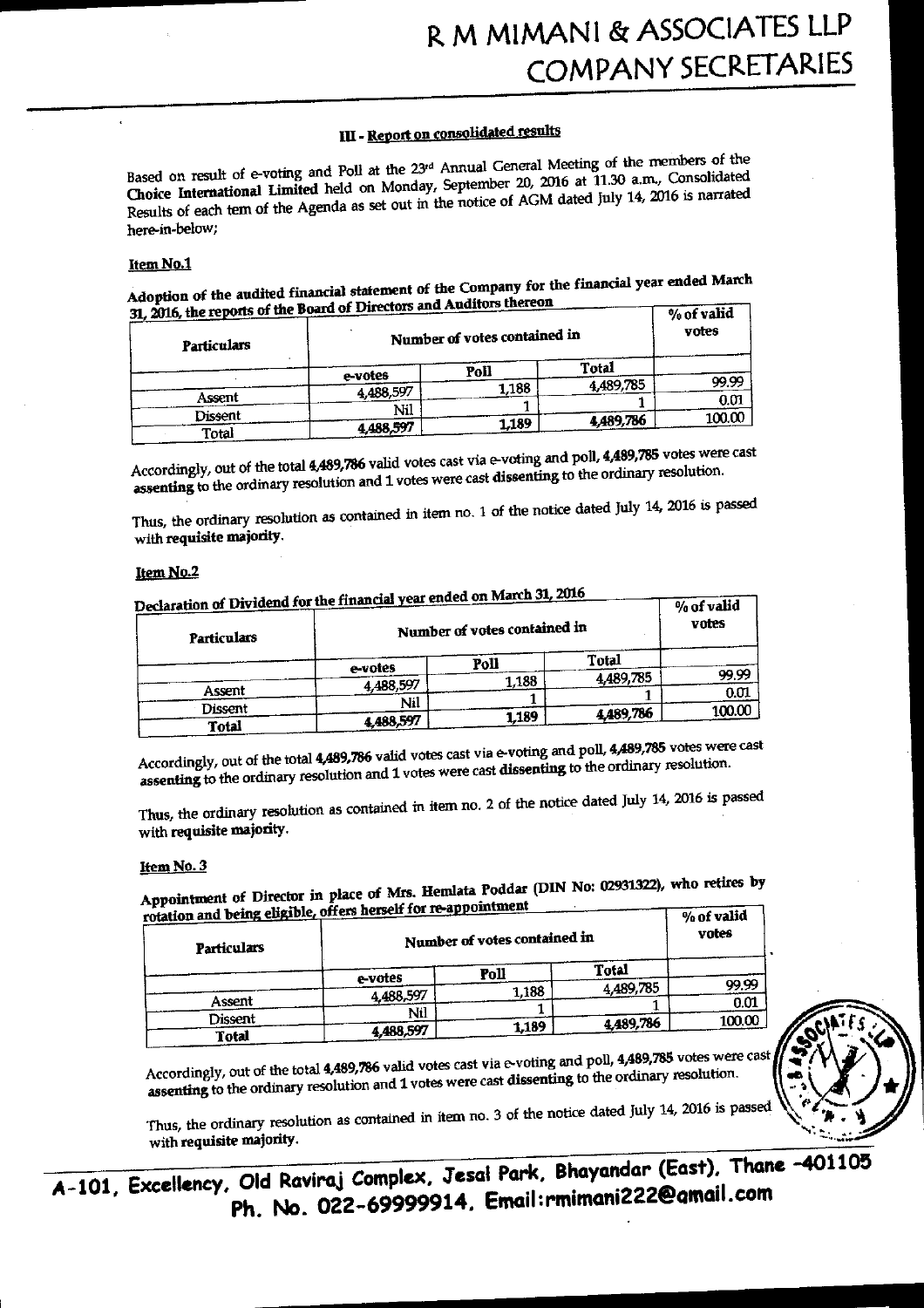#### Item No. 4

| <b>Particulars</b> |           | Number of votes contained in |           | % of valid<br>votes |
|--------------------|-----------|------------------------------|-----------|---------------------|
|                    | e-votes   | Poll                         | Total     |                     |
| Assent             | 4,488,597 | 1.188                        | 4,489,785 | 99.99               |
| Dissent            | NШ        |                              |           | 0.01                |
| <b>Total</b>       | 4.488,597 | 1,189                        | 4.489.786 | 100.00              |

 $\sim$  Continuous A in Algebra of the Convention Comparison at and Continuous interference

Accordingly, out of the total 4,489,786 valid votes cast via e-voting and poll, 4,489,785 votes were cast assenting to the ordinary resolution and 1 votes were cast dissenting to the ordinary resolution.

Thus, the ordinary resolution as contained in item no. 4 of the notice dated July 14, 2016 is passed with requisite majority

#### Item No. 5

| <b>Particulars</b> | Number of votes contained in |       |           | % of valid<br>votes |
|--------------------|------------------------------|-------|-----------|---------------------|
|                    | e-votes                      | Poll  | Total     |                     |
| Assent             | 4,488,597                    | 1,188 | 4.489.785 | 99.99               |
| Dissent            | Nil                          |       |           | 0.01                |
| Total              | 4,488,597                    | 1,189 | 4,489,786 | 100.00              |

#### naintment of Mr. Ragburic Christotaus (DIN No: 01100521) ac an Indenendent Directe

Accordingly, out of the total 4,489,786 valid votes cast via e-voting and poll, 4,489,785 votes were cast assenting to the ordinary resolution and 1 votes were cast dissenting to the ordinary resolution.

Thus, the ordinary resolution as contained in item no. 5 of the notice dated July 14, 2016 is passed with requisite majority

#### Item No. 6

#### Appointment of Mr. Kanhaiyalal Berwal (DIN No: 07535424) as an Independent Director

| <b>Particulars</b> |           | Number of votes contained in |           |        |
|--------------------|-----------|------------------------------|-----------|--------|
|                    | e-votes   | Poll                         | Total     |        |
| Assent             | 4,488,597 | .188                         | 4,489,785 | 99.99  |
| Dissent            | Nil       |                              |           | 0.01   |
| Total              | 4,488,597 | 1,189                        | 4,489,786 | 100.00 |

Accordingly, out of the total 4,489,786 valid votes cast via e-voting and poll, 4,489,785 votes were cast assenting to the ordinary resolution and 1 votes were cast dissenting to the ordinary resolution.

Thus, the ordinary resolution as contained in item no. 6 of the notice dated July 14, 2016 is passed with requisite majority



A-101, Excellency, Old Raviraj Complex, Jesal Park, Bhayandar (East), Thane -401105 Ph. No. 022-69999914. Email:rmimani222@gmail.com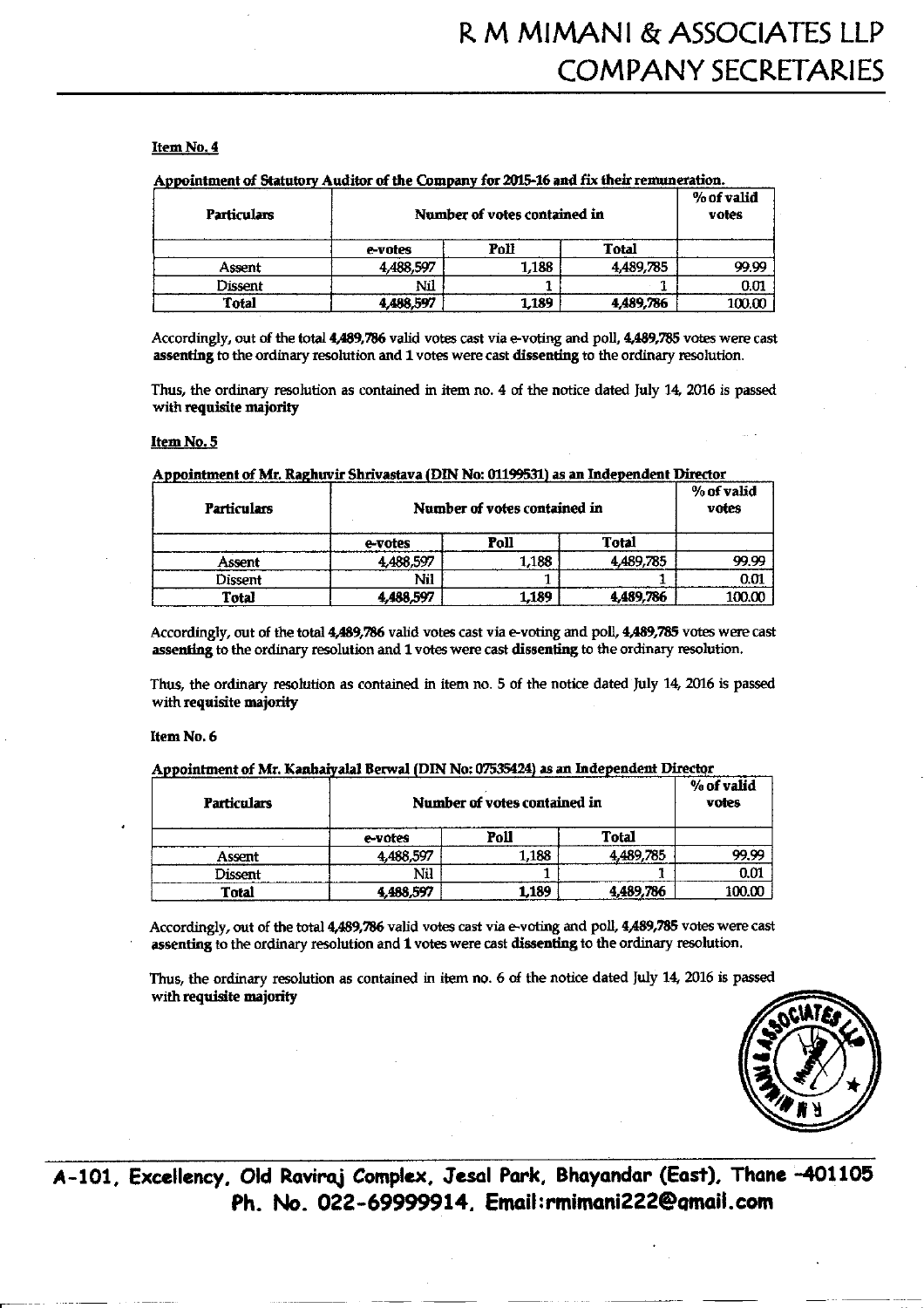#### Item No. 7

# Appointment of Mr. Lalit Menghnani (DIN No: 06614582) as an Independent Director

| <b>Particulars</b> |           | Number of votes contained in |              | $\%$ of valid<br>votes |
|--------------------|-----------|------------------------------|--------------|------------------------|
|                    | e-votes   | Poll                         | <b>Total</b> |                        |
| Assent             | 4,488,597 | 1,183                        | 4,489,780    |                        |
| Dissent            | Nil       |                              |              | 99,99                  |
| <b>Total</b>       |           |                              |              | 0.01                   |
|                    | 4,488,597 | 1,184                        | 4,489,781    | 100.00                 |

Accordingly, out of the total 4,489,781 valid votes cast via e-voting and poll, 4,489,780 votes were cast assenting to the ordinary resolution and 1 votes were cast dissenting to the ordinary resolution.

Thus, the ordinary resolution as contained in item no. 7 of the notice dated July 14, 2016 is passed with requisite majority

#### Item No. 8

| <b>Particulars</b> |           | <b><i>ANGHAMALA (D.H. 110. 07333400)</i></b> as an independent Director<br>Number of votes contained in |           | % of valid<br>votes |
|--------------------|-----------|---------------------------------------------------------------------------------------------------------|-----------|---------------------|
|                    | e-votes   | Poll                                                                                                    | Total     |                     |
| Assent             | 4,488,597 | l.183                                                                                                   | 4,489,780 |                     |
| Dissent            | Nil       |                                                                                                         |           | 99.99               |
| <b>Total</b>       |           |                                                                                                         |           | 0.01                |
|                    | 4,488,597 | 1.184                                                                                                   | 4.489.781 | 100 $\alpha$        |

## Appointment of Mr. Laxmi Narain Nathuramka (DIN No: 07535408)

Accordingly, out of the total 4,489,781 valid votes cast via e-voting and poll, 4,489,780 votes were cast assenting to the ordinary resolution and 1 votes were cast dissenting to the ordinary resolution.

Thus, the ordinary resolution as contained in item no. 8 of the notice dated July 14, 2016 is passed with requisite majority

#### Item No. 9

# Appointment of Mr. Ashok Kumar Thakur (DIN No: 07573726) as an Independent Director

| <b>Particulars</b> |           | Number of votes contained in |           | ------- ------<br>% of valid<br>votes |
|--------------------|-----------|------------------------------|-----------|---------------------------------------|
|                    | e-votes   | Poll                         | Total     |                                       |
| Assent             | 4,488,597 | 1,183                        | 4,489,780 |                                       |
| Dissent            | Nil       |                              |           | 99.99                                 |
| Total              | 4,488,597 | 1,184                        | 4,489,781 | 0.01<br>100.00                        |

Accordingly, out of the total 4,489,781 valid votes cast via e-voting and poll, 4,489,780 votes were cast assenting to the ordinary resolution and 1 votes were cast dissenting to the ordinary resolution.

Thus, the ordinary resolution as contained in item no. 9 of the notice dated July 14, 2016 is passed with requisite majority



A-101, Excellency, Old Raviraj Complex, Jesal Park, Bhayandar (East), Thane -401105 Ph. No. 022-69999914. Email:rmimani222@qmail.com